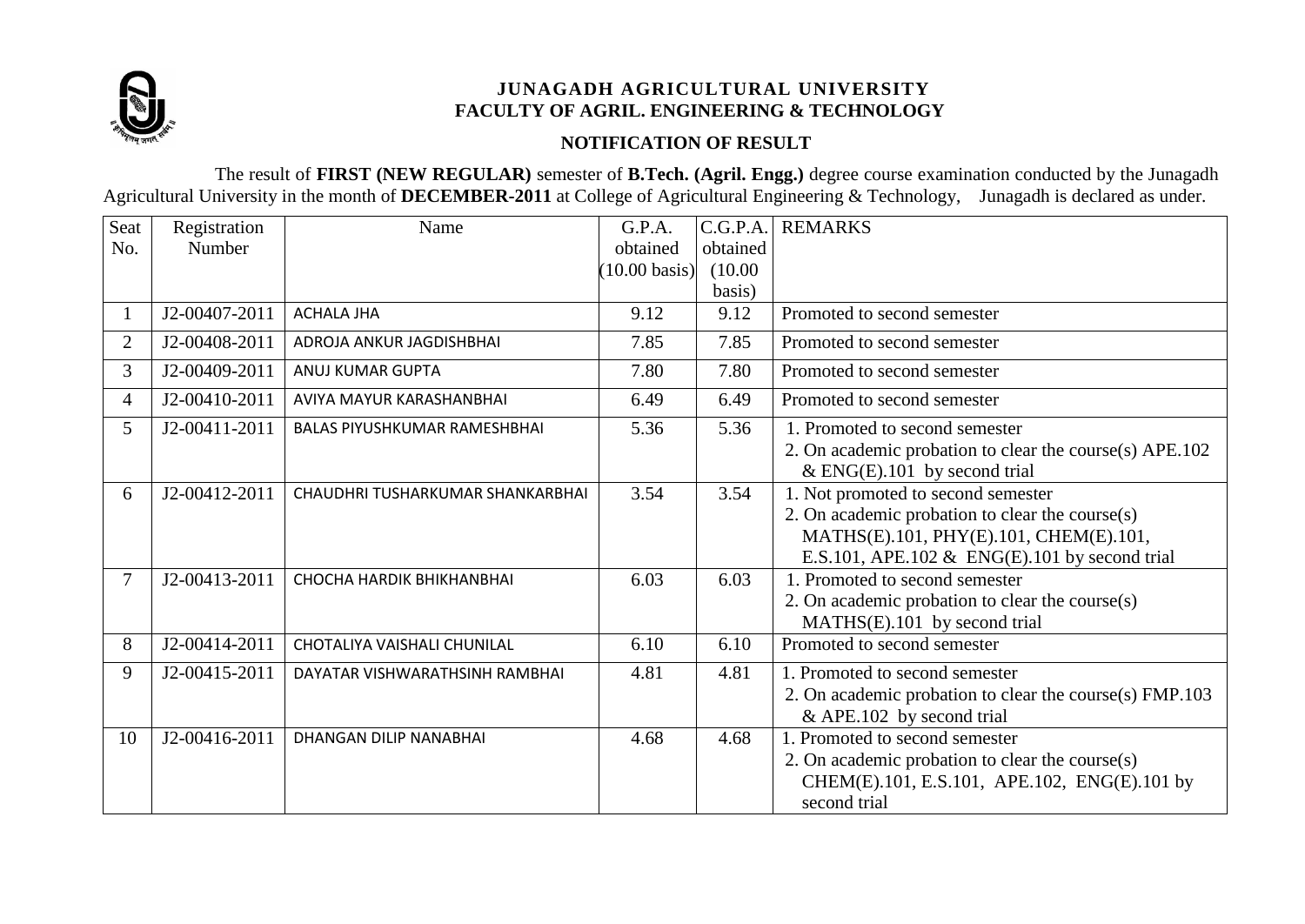First Semester (New Regu..) B.Tech.(Ag.Engg.)  $-2$  -

| 11 | J2-00417-2011 | DHULA RAVIKUMAR KHEEMABHAI             | 3.97 | 3.97              | 1. Not promoted to second semester                       |
|----|---------------|----------------------------------------|------|-------------------|----------------------------------------------------------|
|    |               |                                        |      |                   | 2. On academic probation to clear the course(s)          |
|    |               |                                        |      |                   | MATHS(E).101, FMP.103, E.S.101, APE.102 &                |
|    |               |                                        |      |                   | ENG(E).101 by second trial                               |
| 12 | J2-00418-2011 | <b>DILIP KATESIYA</b>                  | 7.93 | 7.93              | Promoted to second semester                              |
| 13 | J2-00419-2011 | DODIYA HARDIK KALUBHAI                 | 5.74 | 5.74              | Promoted to second semester                              |
| 14 | J2-00420-2011 | FULTARIYA SAGAR BHARATBHAI             | 6.65 | 6.65              | Promoted to second semester                              |
| 15 | J2-00421-2011 | <b>GEDIYA JAGRUTIBEN BHAGVANJIBHAI</b> | 6.20 | 6.20              | 1. Promoted to second semester                           |
|    |               |                                        |      |                   | 2. On academic probation to clear the course(s) E.S.101  |
|    |               |                                        |      |                   | by second trial                                          |
| 16 | J2-00422-2011 | GINOYA CHINTANKUMAR JAYANTILAL         | 4.03 | 4.03              | 1. Not promoted to second semester                       |
|    |               |                                        |      |                   | 2. On academic probation to clear the course(s)          |
|    |               |                                        |      |                   | PHY(E).101, CHEM(E).101, FMP.103, E.S.101,               |
|    |               |                                        |      |                   | APE.102 & ENG(E).101 by second trial                     |
| 17 | J2-00423-2011 | <b>GOHEL KAUSHIKBHAI DEVJIBHAI</b>     | 6.70 | 6.70              | Promoted to second semester                              |
| 18 | J2-00424-2011 | <b>GOHIL DHARMESH BHIKHUBHAI</b>       | 5.13 | 5.13              | 1. Promoted to second semester                           |
|    |               |                                        |      |                   | 2. On academic probation to clear the course(s)          |
|    |               |                                        |      |                   | CHEM(E).101, FMP.103 & E.S.101 by second trial           |
| 19 | J2-00425-2011 | HIRAPARA JASMINKUMAR CHANDUBHAI        | 5.02 | $\overline{5.02}$ | 1. Promoted to second semester                           |
|    |               |                                        |      |                   | 2. On academic probation to clear the course(s) RE.101,  |
|    |               |                                        |      |                   | FMP.103 & ENG(E).101 by second trial                     |
| 20 | J2-00426-2011 | HIRPARA NEHA JAYANTILAL                | 6.43 | 6.43              | 1. Promoted to second semester                           |
|    |               |                                        |      |                   | 2. On academic probation to clear the course(s) E.S.101  |
|    |               |                                        |      |                   | by second trial                                          |
| 21 | J2-00427-2011 | <b>JASANI RUTUBEN MANSUKHBHAI</b>      | 6.99 | 6.99              | Promoted to second semester                              |
| 22 | J2-00428-2011 | JETHAVA VIPUL RASIKBHAI                | 4.32 | 4.32              | 1. Promoted to second semester                           |
|    |               |                                        |      |                   | 2. On academic probation to clear the course(s) FMP.103, |
|    |               |                                        |      |                   | E.S.101, APE.102 & ENG(E).101 by second trial            |
| 23 | J2-00429-2011 | JODHANI YOGESHKUMAR HANSRAJ            | 6.30 | 6.30              | Promoted to second semester                              |
| 24 | J2-00430-2011 | KABARIYA NAVAL MUKESHBHAI              | 5.72 | 5.72              | 1. Promoted to second semester                           |
|    |               |                                        |      |                   | 2. On academic probation to clear the course(s) E.S.101  |
|    |               |                                        |      |                   | by second trial                                          |
| 25 | J2-00431-2011 | KAMOYA JAYDIPKUMAR SHANTILAL           | 7.19 | 7.19              | Promoted to second semester                              |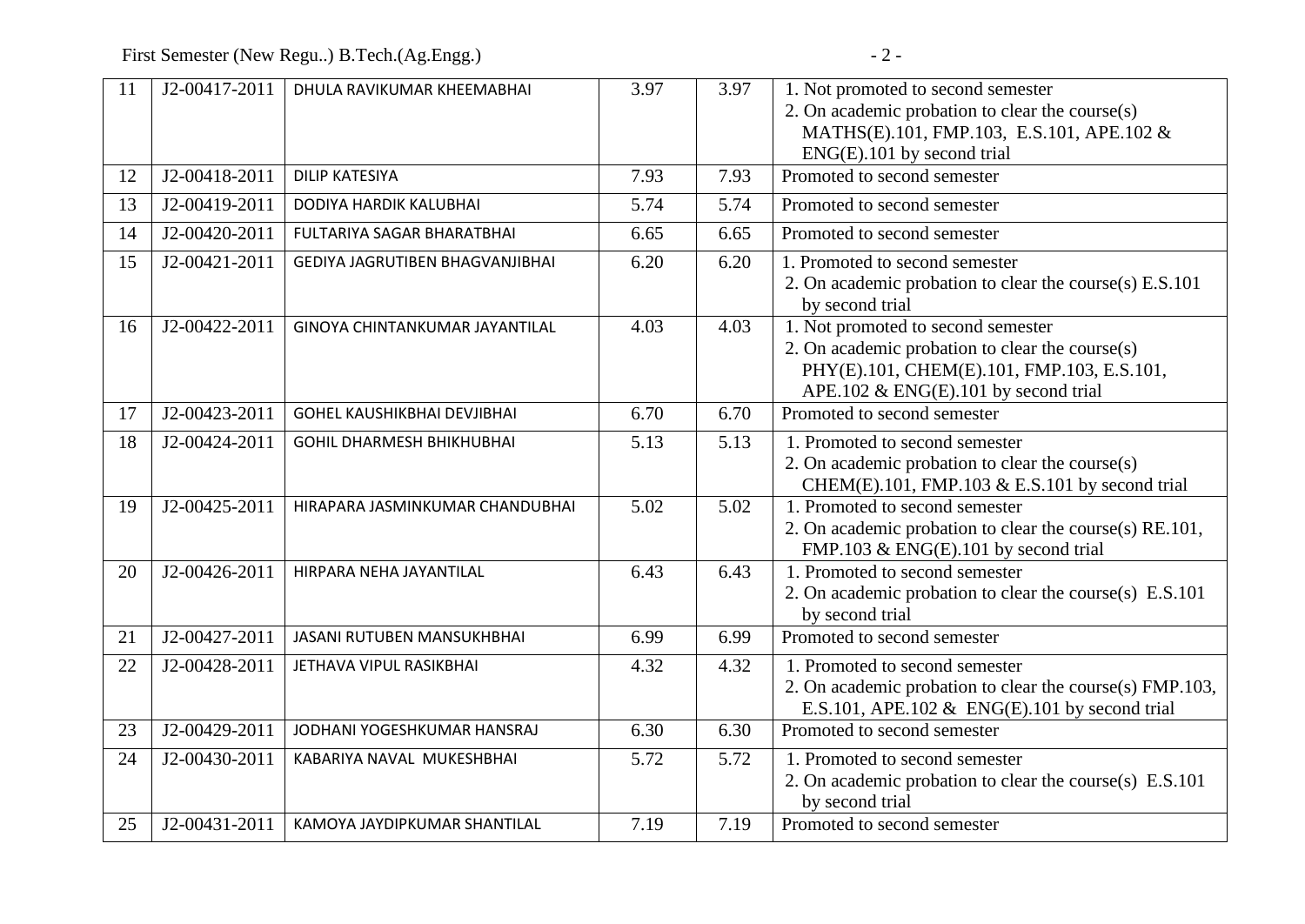First Semester (New Regu..) B.Tech.(Ag.Engg.) - 3 -

| 26 | J2-00432-2011 | KANANI NIRAV JAYANTIBHAI                | 6.16 | 6.16 | Promoted to second semester                                                                                                                                                                          |
|----|---------------|-----------------------------------------|------|------|------------------------------------------------------------------------------------------------------------------------------------------------------------------------------------------------------|
| 27 | J2-00433-2011 | KANAZARIYA SANDIPKUMAR<br>RAMESHBHAI    | 5.27 | 5.27 | 1. Promoted to second semester<br>2. On academic probation to clear the course(s) E.S.101,                                                                                                           |
|    |               |                                         |      |      | APE.102 & ENG(E).101 by second trial                                                                                                                                                                 |
| 28 | J2-00434-2011 | KANZARIYA JAYESH YOGESHBHAI             | 6.53 | 6.53 | Promoted to second semester                                                                                                                                                                          |
| 29 | J2-00435-2011 | KATARA JIGNESH RAMESHBHAI               | 3.26 | 3.26 | 1. Not promoted to second semester<br>2. On academic probation to clear the course(s)<br>MATHS(E).101, PHY(E).101, CHEM(E).101,<br>RE.101, FMP.103, E.S.101, APE.102 & ENG(E).101<br>by second trial |
| 30 | J2-00436-2011 | KAVAR RAHULKUMAR SURESHBHAI             | 5.88 | 5.88 | 1. Promoted to second semester<br>2. On academic probation to clear the course(s) E.S.101<br>& APE.102 by second trial                                                                               |
| 31 | J2-00437-2011 | KELAIYA RAJKUMAR MAHENDRAKUMAR          | 3.03 | 3.03 | 1. Not promoted to second semester<br>2. On academic probation to clear the course(s)<br>MATHS(E).101, PHY(E).101, CHEM(E).101,<br>FMP.103, E.S.101, APE.102 & ENG(E).101 by second<br>trial         |
| 32 | J2-00438-2011 | KHODIFAD BHARGAVBHAI CHITHARBHAI        | 5.23 | 5.23 | 1. Promoted to second semester<br>2. On academic probation to clear the course(s) E.S.101,<br>APE.102 & ENG(E).101 by second trial                                                                   |
| 33 | J2-00439-2011 | KOTADIYA GUNJAN ASHOKBHAI               | 6.01 | 6.01 | Promoted to second semester                                                                                                                                                                          |
| 34 | J2-00440-2011 | KUMBHANI DINAL HARSUKHBHAI              | 4.75 | 4.75 | 1. Promoted to second semester<br>2. On academic probation to clear the course(s) E.S.101<br>& APE.102 by second trial                                                                               |
| 35 | J2-00441-2011 | MALAVIYA ABHISHEK VITHALBHAI            | 7.87 | 7.87 | Promoted to second semester                                                                                                                                                                          |
| 36 | J2-00442-2011 | MANAVDARIYA NIKHILKUMAR<br>HARASUKHBHAI | 3.18 | 3.18 | 1. Not promoted to second semester<br>2. On academic probation to clear the course(s)<br>MATHS(E).101, PHY(E).101, CHEM(E).101,<br>RE.101, FMP.103, E.S.101, APE.102 & ENG(E).101<br>by second trial |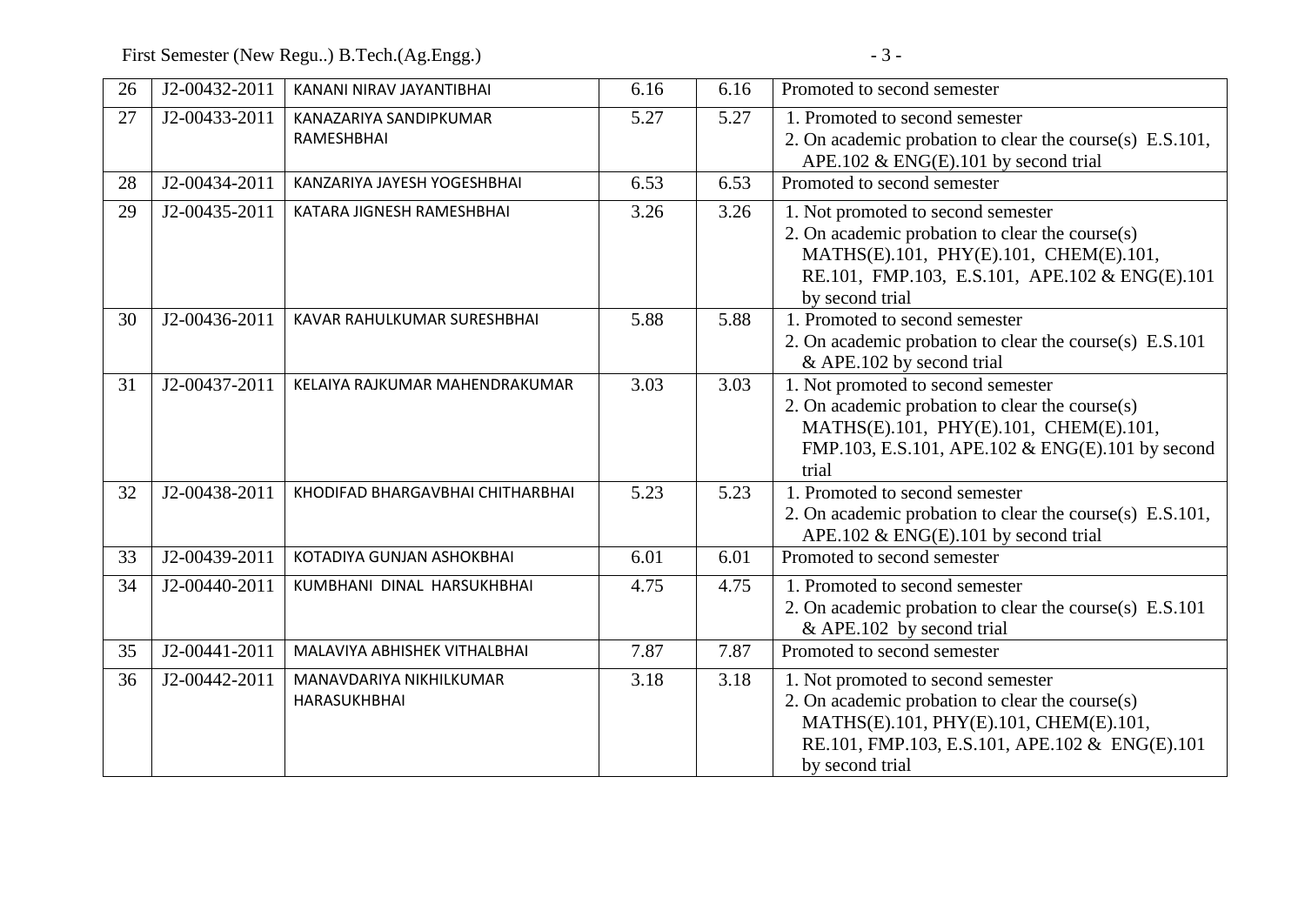| 37 | J2-00443-2011 | MARVANIYA SHAILESHKUMAR BHAILAL | 4.96 | 4.96 | 1. Promoted to second semester                          |
|----|---------------|---------------------------------|------|------|---------------------------------------------------------|
|    |               |                                 |      |      | 2. On academic probation to clear the course(s)         |
|    |               |                                 |      |      | FMP.103, E.S.101, APE.102 & ENG(E).101 by second        |
|    |               |                                 |      |      | trial                                                   |
| 38 | J2-00444-2011 | MATHUKIA GOPAL KALUBHAI         | 0.00 | 0.00 | 1. Not promoted to second semester                      |
|    |               |                                 |      |      | 2. On academic probation to repeat the course(s)        |
|    |               |                                 |      |      | MATHS(E).101, PHY(E).101, CHEM(E).101,                  |
|    |               |                                 |      |      | FMP.101, RE.101, FMP.103, E.S.101, APE.102,             |
|    |               |                                 |      |      | ENG(E). 101 & P.E.101 by second trial as and when       |
|    |               |                                 |      |      | same are offered                                        |
| 39 | J2-00445-2011 | MAYATRA JAYESHBHAI VINUBHAI     | 2.90 | 2.90 | 1. Not promoted to second semester                      |
|    |               |                                 |      |      | 2. On academic probation to clear the course(s)         |
|    |               |                                 |      |      | MATHS(E).101, PHY(E).101, CHEM(E).101,                  |
|    |               |                                 |      |      | FMP.103, E.S.101, APE.102 & ENG(E).101 by               |
|    |               |                                 |      |      | second trial                                            |
| 40 | J2-00446-2011 | NAGHERA AJAYKUMAR KHIMABHAI     | 6.10 | 6.10 | 1. Promoted to second semester                          |
|    |               |                                 |      |      | 2. On academic probation to clear the course(s) E.S.101 |
|    |               |                                 |      |      | & APE.102 by second trial                               |
| 41 | J2-00447-2011 | PAGHADAR MAHESHKUMAR VINODRAY   | 5.47 | 5.47 | 1. Promoted to second semester                          |
|    |               |                                 |      |      | 2. On academic probation to clear the course(s) E.S.101 |
|    |               |                                 |      |      | by second trial                                         |
| 42 | J2-00448-2011 | PALARIA SACHIN GANESHBHAI       | 5.82 | 5.82 | Promoted to second semester                             |
| 43 | J2-00449-2011 | PATEL ADITYAKUMAR MANORBHAI     | 4.81 | 4.81 | 1. Promoted to second semester                          |
|    |               |                                 |      |      | 2. On academic probation to clear the course(s)         |
|    |               |                                 |      |      | CHEM(E).101, E.S.101 & APE.102 by second trial          |
| 44 | J2-00450-2011 | PATEL FENILKUMAR RAJESHBHAI     | 4.99 | 4.99 | 1. Promoted to second semester                          |
|    |               |                                 |      |      | 2. On academic probation to clear the course(s) E.S.101 |
|    |               |                                 |      |      | by second trial                                         |
| 45 | J2-00451-2011 | PATEL GOPALKUMAR MANSUKHBHAI    | 5.77 | 5.77 | Promoted to second semester                             |
| 46 | J2-00452-2011 | PITHIYA NEHAL BHARATBHAI        | 5.40 | 5.40 | 1. Promoted to second semester                          |
|    |               |                                 |      |      | 2. On academic probation to clear the course(s) E.S.101 |
|    |               |                                 |      |      | $&$ ENG(E).101 by second trial                          |
| 47 | J2-00453-2011 | PONKIA GAURAV NATVARLAL         | 6.03 | 6.03 | Promoted to second semester                             |
| 48 | J2-00454-2011 | POSHIYA VISHALKUMAR JAYSUKHBHAI | 5.80 | 5.80 | Promoted to second semester                             |
|    |               |                                 |      |      |                                                         |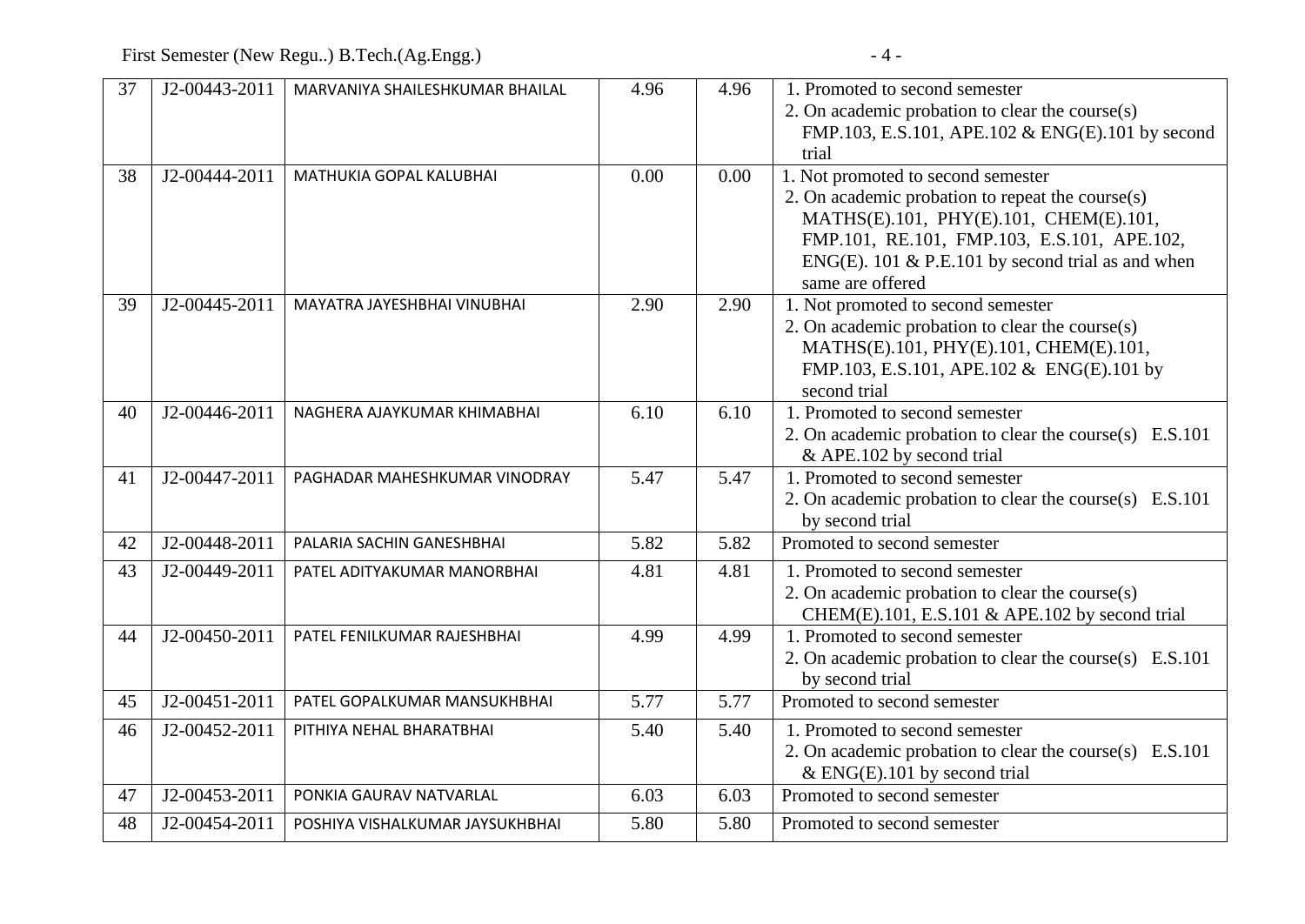First Semester (New Regu..) B.Tech.(Ag.Engg.) - 5 -

| 49 | J2-00455-2011 | PRAJAPATI HIMANSHUBHAI BABUBHAI            | 6.81 | 6.81 | Promoted to second semester                                                                                                                                                                          |
|----|---------------|--------------------------------------------|------|------|------------------------------------------------------------------------------------------------------------------------------------------------------------------------------------------------------|
| 50 | J2-00456-2011 | PREM VEER GAUTAM                           | 8.02 | 8.02 | Promoted to second semester                                                                                                                                                                          |
| 51 | J2-00457-2011 | RAIYANI NIKUNJ BHARATBHAI                  | 6.37 | 6.37 | 1. Promoted to second semester<br>2. On academic probation to clear the course(s)<br>ENG(E).101 by second trial                                                                                      |
| 52 | J2-00458-2011 | <b>RAJESH KUMAR</b>                        | 8.16 | 8.16 | Promoted to second semester                                                                                                                                                                          |
| 53 | J2-00459-2011 | RAMOLIYA PANKAJ HARIBHAI                   | 6.70 | 6.70 | Promoted to second semester                                                                                                                                                                          |
| 54 | J2-00460-2011 | RAMOLIYA RAVI KESHAVLAL                    | 7.00 | 7.00 | Promoted to second semester                                                                                                                                                                          |
| 55 | J2-00461-2011 | RAMU RAMESHKUMAR MANUBHAI                  | 2.03 | 2.03 | 1. Not promoted to second semester<br>2. On academic probation to clear the course(s)<br>MATHS(E).101, PHY(E).101, CHEM(E).101,<br>RE.101, FMP.103, E.S.101, APE.102 & ENG(E).101<br>by second trial |
| 56 | J2-00462-2011 | RATHOD HARPALSINH BALWANTSINH              | 4.87 | 4.87 | 1. Promoted to second semester<br>2. On academic probation to clear the course(s)<br>MATHS(E).101 & CHEM(E).101 by second trial                                                                      |
| 57 | J2-00463-2011 | RAVALIYA BHARGAVKUMAR GOVINDBHAI           | 3.07 | 3.07 | 1. Not promoted to second semester<br>2. On academic probation to clear the course(s)<br>MATHS(E).101, PHY(E).101, CHEM(E).101, RE.101,<br>FMP.103, E.S.101, APE.102 & ENG(E).101 by<br>second trial |
| 58 | J2-00464-2011 | <b>SAGRAM MALAKIYA</b>                     | 6.77 | 6.77 | Promoted to second semester                                                                                                                                                                          |
| 59 | J2-00465-2011 | SAKHIYA PRATIK RAKESHBHAI                  | 3.71 | 3.71 | 1. Not promoted to second semester<br>2. On academic probation to clear the course(s)<br>MATHS(E).101, PHY(E).101, CHEM(E).101,<br>RE.101, FMP.103, E.S.101 & APE.102 by second<br>trial             |
| 60 | J2-00466-2011 | <b>SAMUNDER SINGH</b>                      | 7.61 | 7.61 | Promoted to second semester                                                                                                                                                                          |
| 61 | J2-00467-2011 | SANGANI GAURAVKUMAR<br><b>GORADHANBHAI</b> | 5.60 | 5.60 | 1. Promoted to second semester<br>2. On academic probation to clear the course(s) E.S.101<br>by second trial                                                                                         |
| 62 | J2-00468-2011 | SANGANI JINAL BABULAL                      | 6.01 | 6.01 | Promoted to second semester                                                                                                                                                                          |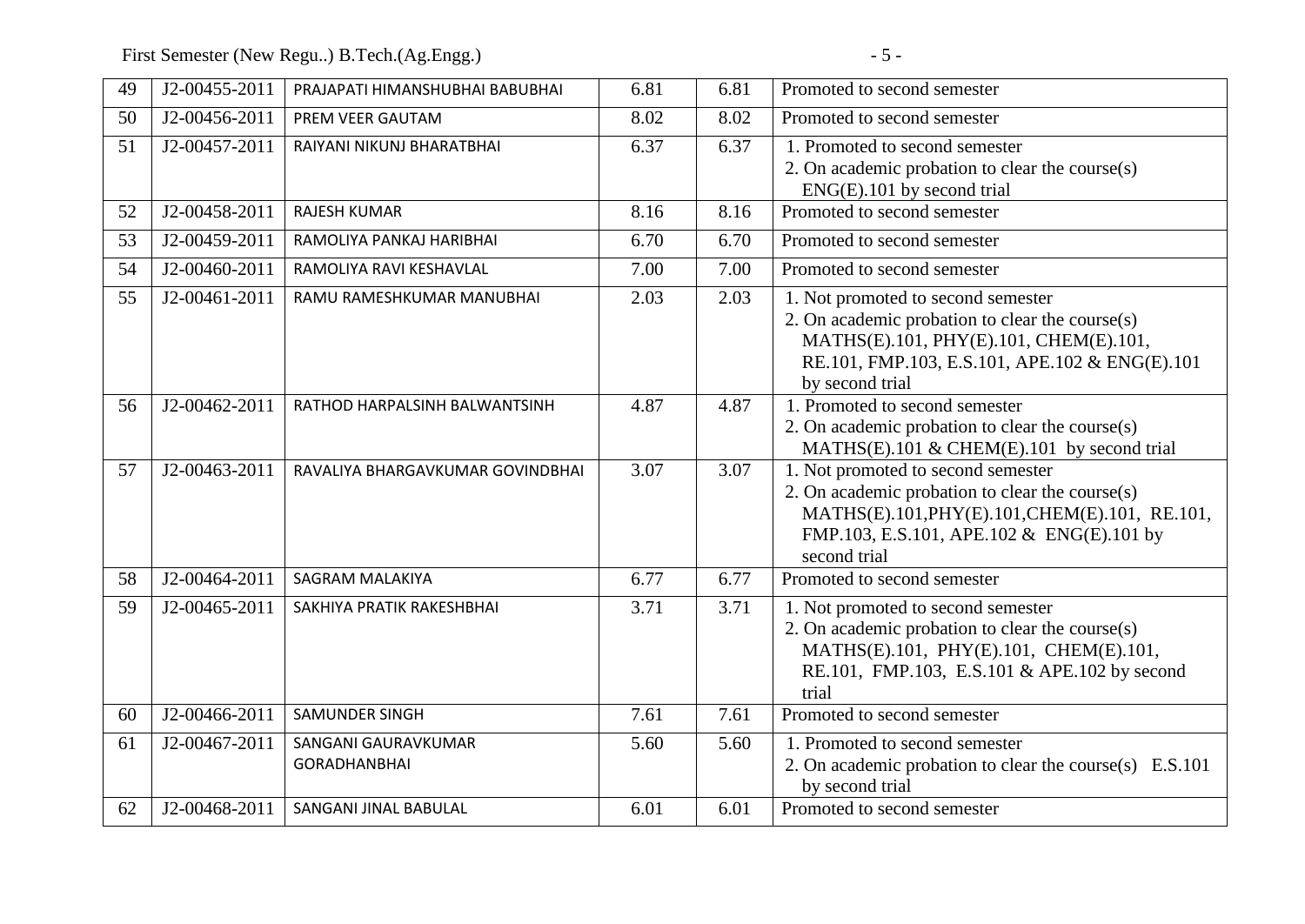First Semester (New Regu..) B.Tech.(Ag.Engg.) - 6 -

| 63       | J2-00469-2011                  | <b>MS.SARITA CHOUDHARY</b>                           | 8.26         | 8.26         | Promoted to second semester                                                                                                                                                                                  |
|----------|--------------------------------|------------------------------------------------------|--------------|--------------|--------------------------------------------------------------------------------------------------------------------------------------------------------------------------------------------------------------|
| 64       | J2-00470-2011                  | SATASIYA DISHABEN HARSUKHBHAI                        | 5.49         | 5.49         | 1. Promoted to second semester<br>2. On academic probation to clear the course(s) E.S.101<br>by second trial                                                                                                 |
| 65       | J2-00471-2011                  | SAVALIA BHARGAV JAYANTILAL                           | 4.67         | 4.67         | 1. Promoted to second semester<br>2. On academic probation to clear the course(s)<br>PHY(E).101, CHEM(E).101, E.S.101 & ENG(E).101<br>by second trial                                                        |
| 66       | J2-00472-2011                  | SAVALIYA RITESH VINODBHAI                            | 7.51         | 7.51         | Promoted to second semester                                                                                                                                                                                  |
| 67       | J2-00473-2011                  | SAVALIYA SANJAYKUMAR DEVCHANDBHAI                    | 6.10         | 6.10         | Promoted to second semester                                                                                                                                                                                  |
| 68       | J2-00474-2011                  | SHAH RAVI NATVARLAL                                  | 7.77         | 7.77         | Promoted to second semester                                                                                                                                                                                  |
| 69       | J2-00475-2011                  | SHEKHADA RAMNIK DHANJIBHAI                           | 0.24         | 0.24         | 1. Not promoted to second semester<br>2. On academic probation to clear the course(s)<br>MATHS(E).101, PHY(E).101, CHEM(E).101, RE.101,<br>FMP.103, E.S.101, APE.102 & ENG(E).101 by<br>second trial         |
| 70       | J2-00476-2011                  | SHINGALA ABHISHABEN MUKESHBHAI                       | 8.19         | 8.19         | Promoted to second semester                                                                                                                                                                                  |
| 71       | J2-00477-2011                  | SONDARVA GAUTAM RAMESHBHAI                           | 4.84         | 4.84         | 1. Promoted to second semester<br>2. On academic probation to clear the course(s)<br>MATHS(E).101, FMP.103, E.S.101 & ENG(E).101 by<br>second trial                                                          |
| 72       | J2-00478-2011                  | SORATHIYA MAHENDRAKUMAR RAMESH                       | 4.55         | 4.55         | 1. Promoted to second semester<br>2. On academic probation to clear the course(s)<br>CHEM(E).101, E.S.101 & ENG(E).101 by second trial                                                                       |
| 73       | J2-00479-2011                  | SUTARIYA PUNIT JENTILAL                              | 3.48         | 3.48         | 1. Not promoted to second semester<br>2. On academic probation to clear the course(s)<br>MATHS(E).101, PHY(E).101, CHEM(E).101, RE.101,<br>E.S.101, APE.102 & ENG(E).101 by second trial                     |
| 74<br>75 | J2-00480-2011<br>J2-00481-2011 | TADHA YATINKUMAR BABUBHAI<br>THAKER VIVEK BHARATBHAI | 3.82<br>6.75 | 3.82<br>6.75 | 1. Not promoted to second semester<br>2. On academic probation to clear the course(s)<br>MATHS(E).101, CHEM(E).101, FMP.103, E.S.101,<br>APE.102 & ENG(E).101 by second trial<br>Promoted to second semester |
|          |                                |                                                      |              |              |                                                                                                                                                                                                              |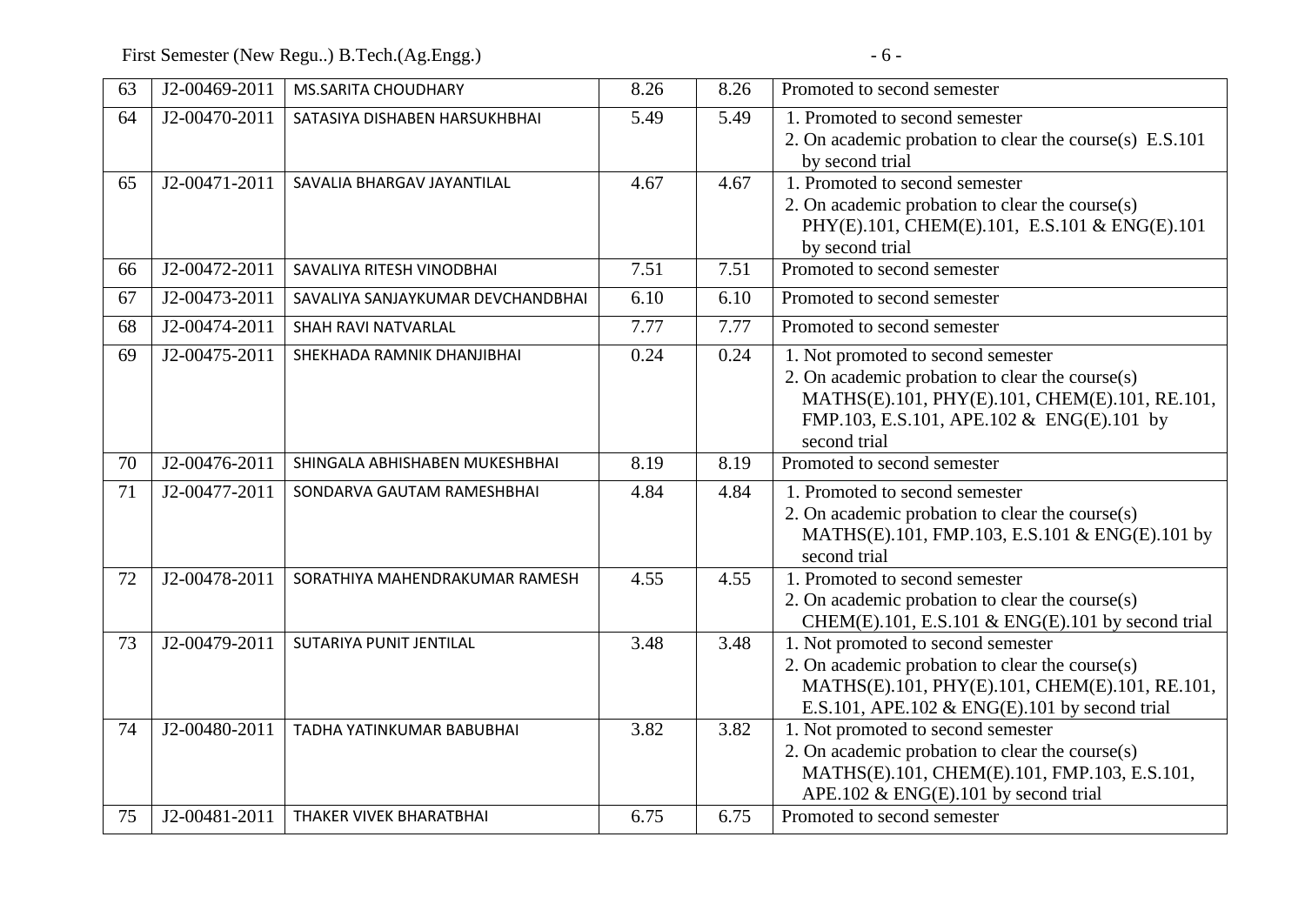First Semester (New Regu..) B.Tech.(Ag.Engg.) - 7 -

| 76       | J2-00482-2011                  | VALA BHIKHUBHAI JESABHAI                             | 6.50         | 6.50         | Promoted to second semester                                                                                                                                                          |
|----------|--------------------------------|------------------------------------------------------|--------------|--------------|--------------------------------------------------------------------------------------------------------------------------------------------------------------------------------------|
| 77       | J2-00483-2011                  | VARA LENISHABEN JAYANTILAL                           | 5.53         | 5.53         | Promoted to second semester                                                                                                                                                          |
| 78       | J2-00484-2011                  | VIROJA BHAVIKKUMAR JENTIBHAI                         | 6.23         | 6.23         | Promoted to second semester                                                                                                                                                          |
| 79       | $\overline{J2}$ -00485-2011    | <b>VISHNU ANAND</b>                                  | 8.17         | 8.17         | Promoted to second semester                                                                                                                                                          |
| 80       | J2-00486-2011                  | <b>VORA DASHRATH SURESHBHAI</b>                      | 4.47         | 4.47         | 1. Promoted to second semester<br>2. On academic probation to clear the course(s)<br>MATHS(E).101, RE.101, E.S.101 & ENG(E).101 by<br>second trial                                   |
| 81       | J2-00331-2010                  | <b>BHATU DIVYESH BHAYABHAI</b>                       | 5.29         | 5.29         | 1. Not promoted to third semester<br>2. Discontinued from Uni. Enrolment due to failure to<br>clear the course MATHS(E).101by fourth & final<br>trial                                |
| 82       | J2-00332-2010                  | <b>BHATU SANDIP JAGADISH</b>                         | 5.27         | 5.27         | Promoted to second semester                                                                                                                                                          |
| 83       | J2-00337-2010                  | DAMOR BHALEJBHAI BHAGAVANBHAI                        | 5.52         | 5.52         | Promoted to second semester                                                                                                                                                          |
| 84       | J2-00343-2010                  | DOBARIYA KISHAN MAGANLAL                             | 5.38         | 5.38         | 1. Not promoted to second semester<br>2. Discontinued from Uni. Enrolment due to failure to<br>clear the course $ENG(E)$ .101 by fourth & final trial                                |
| 85       | J2-00350-2010                  | JADAV BIPINKUMAR KARABHAI                            | 5.74         | 5.74         | Promoted to second semester                                                                                                                                                          |
| 86       | J2-00375-2010                  | PATEL ASHISH JIVARAJBHAI                             | 5.51         | 5.51         | Promoted to second semester                                                                                                                                                          |
|          | J2-00377-2010                  |                                                      |              |              |                                                                                                                                                                                      |
| 87       |                                | PATEL JAYMINKUMAR HASMUKHBHAI                        | 4.95         | 4.95         | 1. Not promoted to second semester<br>2. On academic probation to clear the course(s)<br>MATHS(E).101, FMP.103 & ENG(E).101 by fourth $\&$<br>final trial                            |
| 88       | J2-00388-2010                  | SAVALIYA ASHISH KANTILAL                             | 5.60         | 5.60         | Promoted to third semester                                                                                                                                                           |
| 89       | J2-00390-2010                  | SOLANKI AMRUT BHUPATLAL                              | 5.32         | 5.32         | Promoted to third semester                                                                                                                                                           |
| 90       | J2-00397-2010                  | TILVA JAY SURESHBHAI                                 | 6.17         | 6.17         | Promoted to second semester                                                                                                                                                          |
| 91<br>92 | J2-00287-2009<br>J2-00322-2009 | KADIVAR PARVEJALI MAHMAD<br>VAZA MAYURKUMAR HARIBHAI | 5.14<br>5.78 | 5.14<br>5.78 | 1. Not promoted to second semester<br>2. Discontinued from Uni. Enrolment due to failure to<br>clear the course $ENG(E)$ .101 by fourth & final trial<br>Promoted to second semester |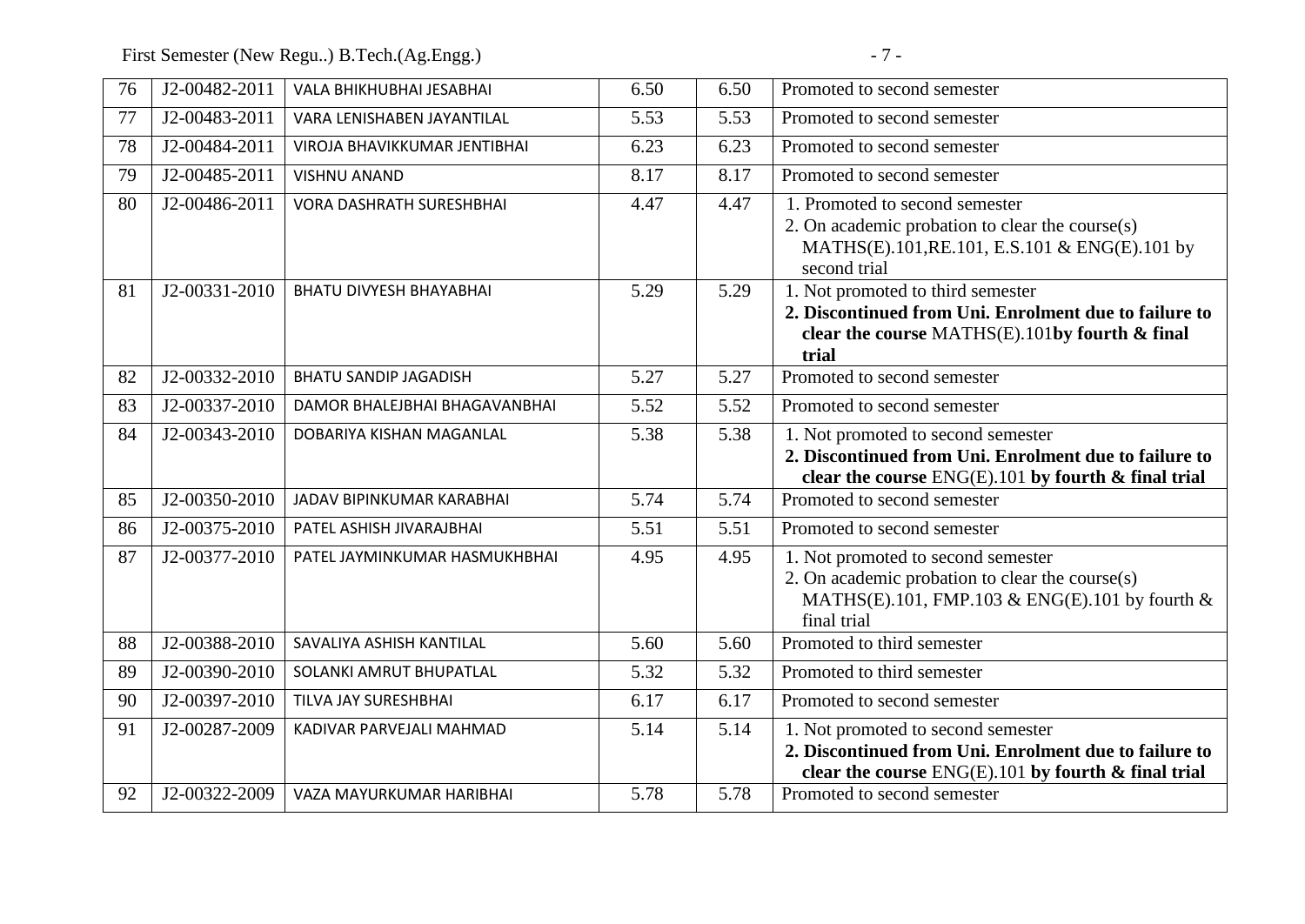#### No. JAU / REG / EXAM / T-3 /1842-44/2012 **REGISTRAR** Date: 17/02/2012.

- 1. The Principal, College of Agril. Engg. & Tech., JAU, Junagadh (5 copies).
- 2. The Director of Students' Welfare, JAU, Junagadh.
- 3. Table- 4 of this branch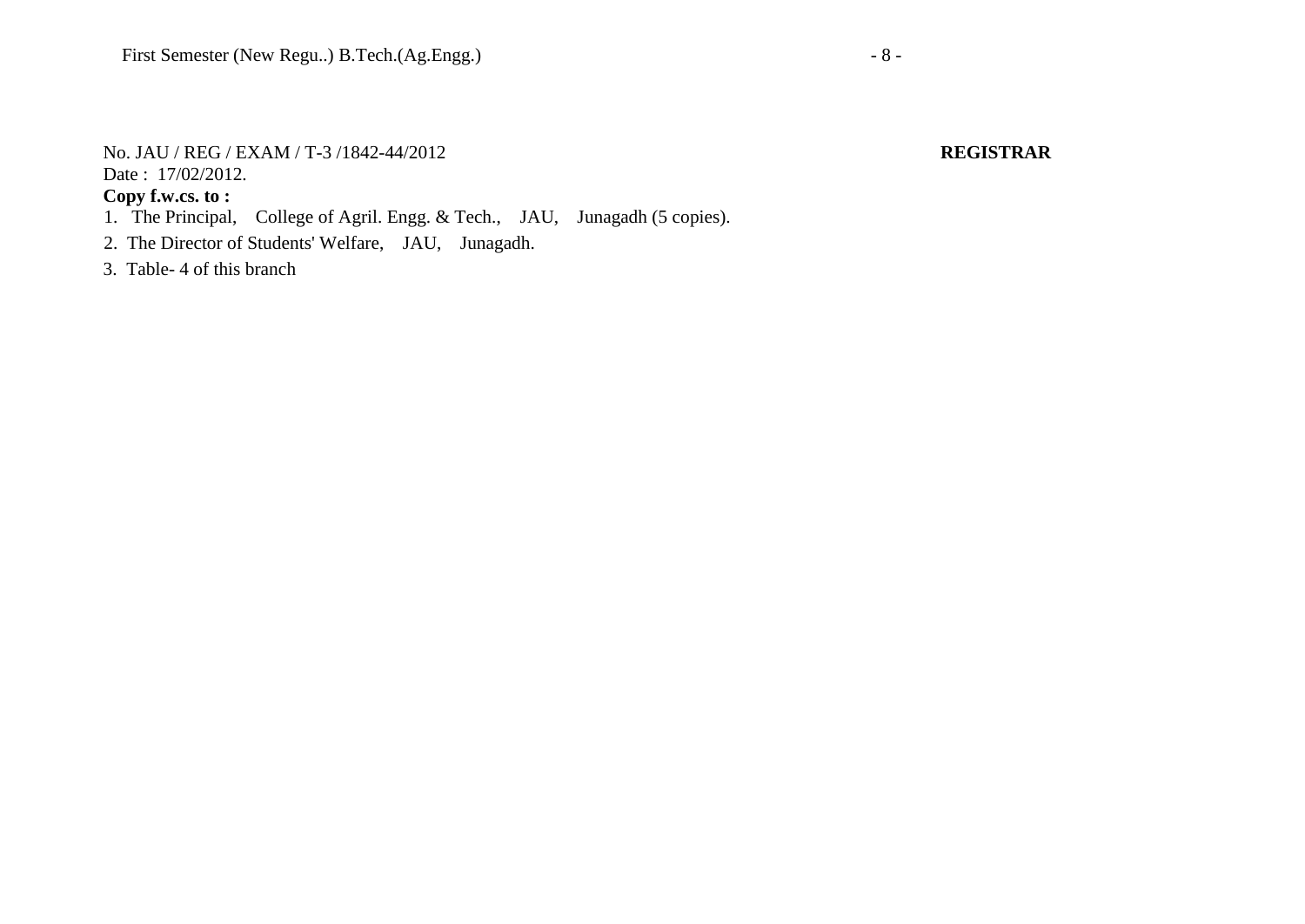

## **JUNAGADH AGRICULTURAL UNIVERSITY FACULTY OF AGRIL. ENGINEERING & TECHNOLOGY NOTIFICATION OF RESULTS**

The result of **SECOND (NEW SUPPLE.)** semester of **B.Tech. (Agril. Engg.)** degree course examination conducted by the Junagadh Agricultural University in the month of **DECEMBER-2011** at College of Agricultural Engineering & Technology, Junagadh is declared as under.

| Seat           | <b>Registration Number</b> | Name                           | G.P.A.   | C.G.P.A. | <b>REMARKS</b>                                             |
|----------------|----------------------------|--------------------------------|----------|----------|------------------------------------------------------------|
| No.            |                            |                                | obtained | obtained |                                                            |
|                |                            |                                | (10.00)  | (10.00)  |                                                            |
|                |                            |                                | basis)   | basis)   |                                                            |
|                | J2-00328-2010              | <b>BADIYAVADRA PUNAM</b>       | 5.02     | 5.29     | 1. Promoted to fourth semester with the condition to clear |
|                |                            | RAJSHIBHAI                     |          |          | the course APE.102 by third trial in Make-up exam          |
|                |                            |                                |          |          | 2. He has also to clear the course(s) FMP (201) $\&$       |
|                |                            |                                |          |          | MATHS(E).201 of third semester by second trial             |
| $\overline{2}$ | J2-00331-2010              | <b>BHATU DIVYESH BHAYABHAI</b> | 4.88     | 5.08     | 1. Not promoted to third semester                          |
|                |                            |                                |          |          | 2. On academic probation to clear the course(s)            |
|                |                            |                                |          |          | MATHS(E).102 & APE.102 by third trial                      |
|                |                            |                                |          |          | 3. Discontinued from Uni. Enrolment due to failure to      |
|                |                            |                                |          |          | clear the course MATHS(E).101 of first semester by         |
|                |                            |                                |          |          | fourth & final trial                                       |
| 3              | $J2 - 00342 - 2010$        | DOBARIYA DHAIVAT BHIKHUBHAI    | 5.80     | 5.77     | Promoted to fourth semester                                |
| 4              | J2-00351-2010              | <b>JINJUVADIA PINTUBHAI</b>    | 5.80     | 5.94     | Promoted to fourth semester                                |
|                |                            | <b>SHIVABHAI</b>               |          |          |                                                            |
| 5              | J2-00353-2010              | KANSAGARA PRATIKKUMAR          | 6.33     | 5.97     | Promoted to fourth semester                                |
|                |                            | RAMNIKLAL                      |          |          |                                                            |
| 6              | J2-00366-2010              | NALIAPARA VIRAJ ANILBHAI       | 6.67     | 6.49     | Promoted to fourth semester                                |
| 7              | J2-00369-2010              | PAMPANIYA ABHAY KARSANBHAI     | 5.63     | 5.81     | Promoted to fourth semester                                |
| 8              | J2-00372-2010              | PARMAR SNEHALKUMAR             | 5.74     | 5.55     | Promoted to fourth semester                                |
|                |                            | <b>MANSUKHBHAI</b>             |          |          |                                                            |
| 9              | J2-00378-2010              | PATOLIYA KEYUR JAYANTIBHAI     | 5.99     | 5.88     | Promoted to fourth semester                                |
| 10             | J2-00382-2010              | PUCHHADIYA HITESHKUMAR         | 5.62     | 5.53     | Promoted to fourth semester                                |
|                |                            | <b>ALABHAI</b>                 |          |          |                                                            |
| 11             | J2-00388-2010              | SAVALIYA ASHISH KANTILAL       | 5.39     | 5.50     | Promoted to third semester                                 |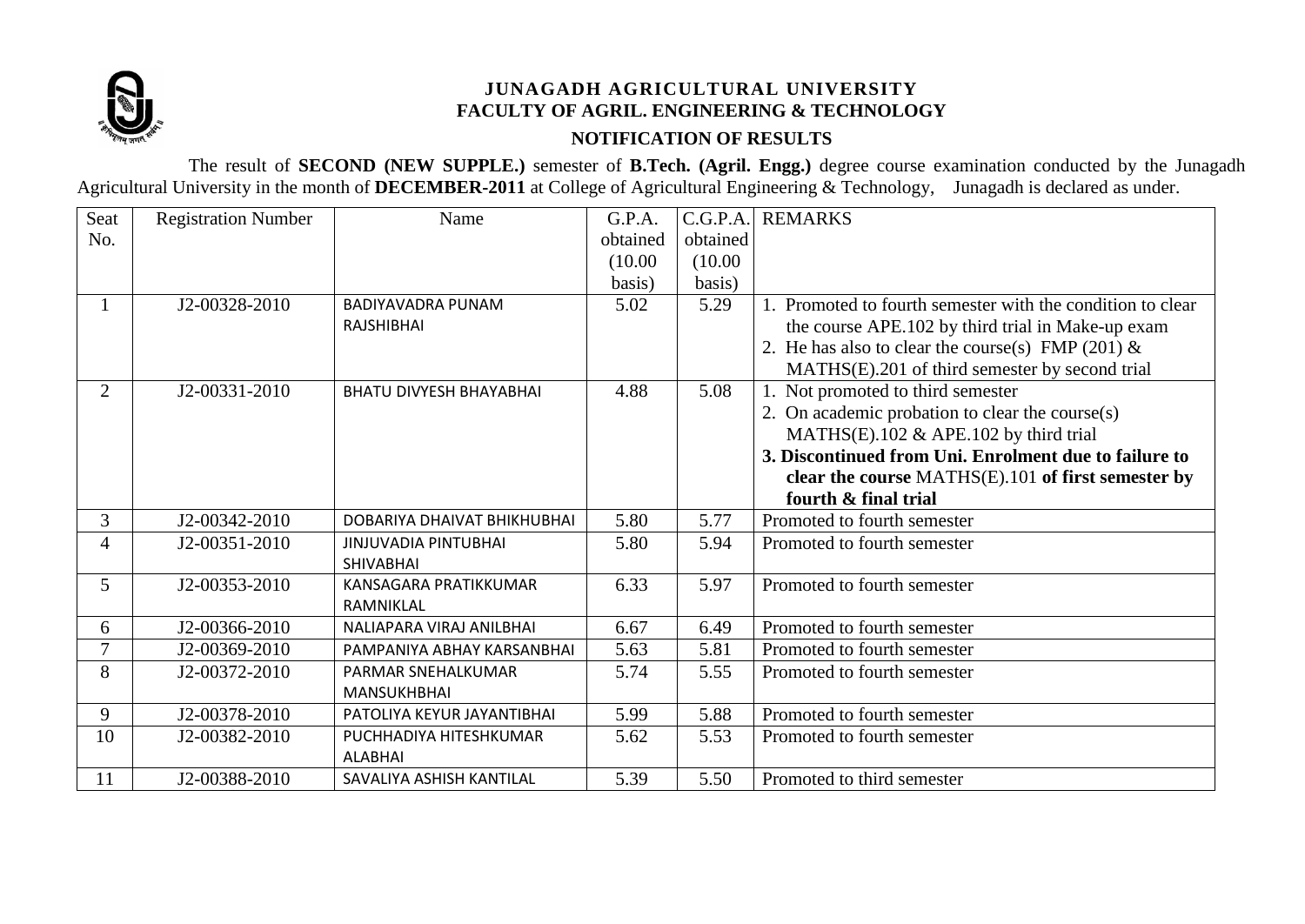Second, Fourth & sixth Semester (New Supple.) B.Tech.(Ag.Engg.) - 2 -

| 12 | J2-00390-2010 | SOLANKI AMRUT BHUPATLAL      | 4.39 | 4.86 | 1. Not promoted to third semester                           |
|----|---------------|------------------------------|------|------|-------------------------------------------------------------|
|    |               |                              |      |      | 2. On academic probation to clear the course(s)             |
|    |               |                              |      |      | MATHS(E).102, APE.102 & FMP.102 by third trial              |
| 13 | J2-00394-2010 | TANK MILANKUMAR GOPALBHAI    | 6.33 | 6.02 | Promoted to fourth semester                                 |
| 14 | J2-00395-2010 | TANK URVI HARESHKUMAR        | 5.56 | 5.62 | Promoted to fourth semester                                 |
| 15 | J2-00396-2010 | <b>TANK VIMALKUMAR</b>       | 5.60 | 5.55 | Promoted to fourth semester                                 |
|    |               | KISHANKUMAR                  |      |      |                                                             |
| 16 | J2-00401-2010 | VARU JAYABEN DEVSHIBHAI      | 5.26 | 5.42 | Promoted to fourth semester with the condition to clear the |
|    |               |                              |      |      | course MATHS(E).102 by third trial in Make-up exam          |
| 17 | J2-00402-2010 | <b>VEKARIYA MAYURKUMAR</b>   | 5.34 | 5.40 | Promoted to fourth semester                                 |
|    |               | JAYANTILAL                   |      |      |                                                             |
| 18 | J2-00403-2010 | VIDHANI NISHA SUNILKUMAR     | 6.63 | 6.51 | Promoted to fourth semester                                 |
| 19 | J2-00404-2010 | <b>VINCHHI SHAILESHKUMAR</b> | 5.37 | 5.53 | Promoted to fourth semester                                 |
|    |               | PARBATBHAI                   |      |      |                                                             |
| 20 | J2-00406-2010 | ZAPADIYA MAHESHKUMAR         | 5.82 | 5.79 | Promoted to fourth semester                                 |
|    |               | <b>CHOTABHAI</b>             |      |      |                                                             |
| 21 | J2-00271-2009 | DAVARIYA ANKIT HIRABHAI      | 5.59 | 5.65 | Promoted to fourth semester                                 |
| 22 | J2-00281-2009 | HIRAPARA MAULIKKUMAR         | 5.50 | 5.54 | Promoted to fourth semester                                 |
|    |               | VALLABHBHAI                  |      |      |                                                             |
| 23 | J2-00288-2009 | KAKADIYA BHAVYA ASHOKBHAI    | 4.97 | 5.28 | Promoted to third semester with the condition to clear the  |
|    |               |                              |      |      | course MATHS(E).102 by third trial in Make-up exam          |
| 24 | J2-00320-2009 | VALA SATYAJEET PRATAPBHAI    | 5.67 | 5.67 | Promoted to fourth semester                                 |
| 25 | J2-00186-2008 | BHUT SWEETUKUMAR LALJIBHAI   | 3.57 | 4.52 | 1. Not promoted to third semester                           |
|    |               |                              |      |      | 2. On academic probation to clear the course(s)             |
|    |               |                              |      |      | MATHS(E).102, APE.102, RE.102, FMP.102 &                    |
|    |               |                              |      |      | FMP.104 by third trial                                      |
| 26 | J2-00188-2008 | CHAUDHARI ANKURKUMAR         | 5.57 | 5.55 | Promoted to fourth semester                                 |
|    |               | RAJENDRABHAI                 |      |      |                                                             |
| 27 | J2-00235-2008 | RANA RAJVEERSINH             | 5.18 | 5.40 | 1. Not promoted to fourth semester                          |
|    |               | BHUPENDRASINH                |      |      | 2. He has to clear the course(s) SWE.203, FMP.201,          |
|    |               |                              |      |      | FMP.203, MATHS(E).201 & ECO(E).201 of third                 |
|    |               |                              |      |      | semester by second trial                                    |
| 28 | J2-00238-2008 | RAVAL MEHULKUMAR             | 4.93 | 5.23 | Promoted to fourth semester with the condition to clear the |
|    |               | <b>ISHWARBHAI</b>            |      |      | course MATHS(E).102 by third trial in Make-up exam          |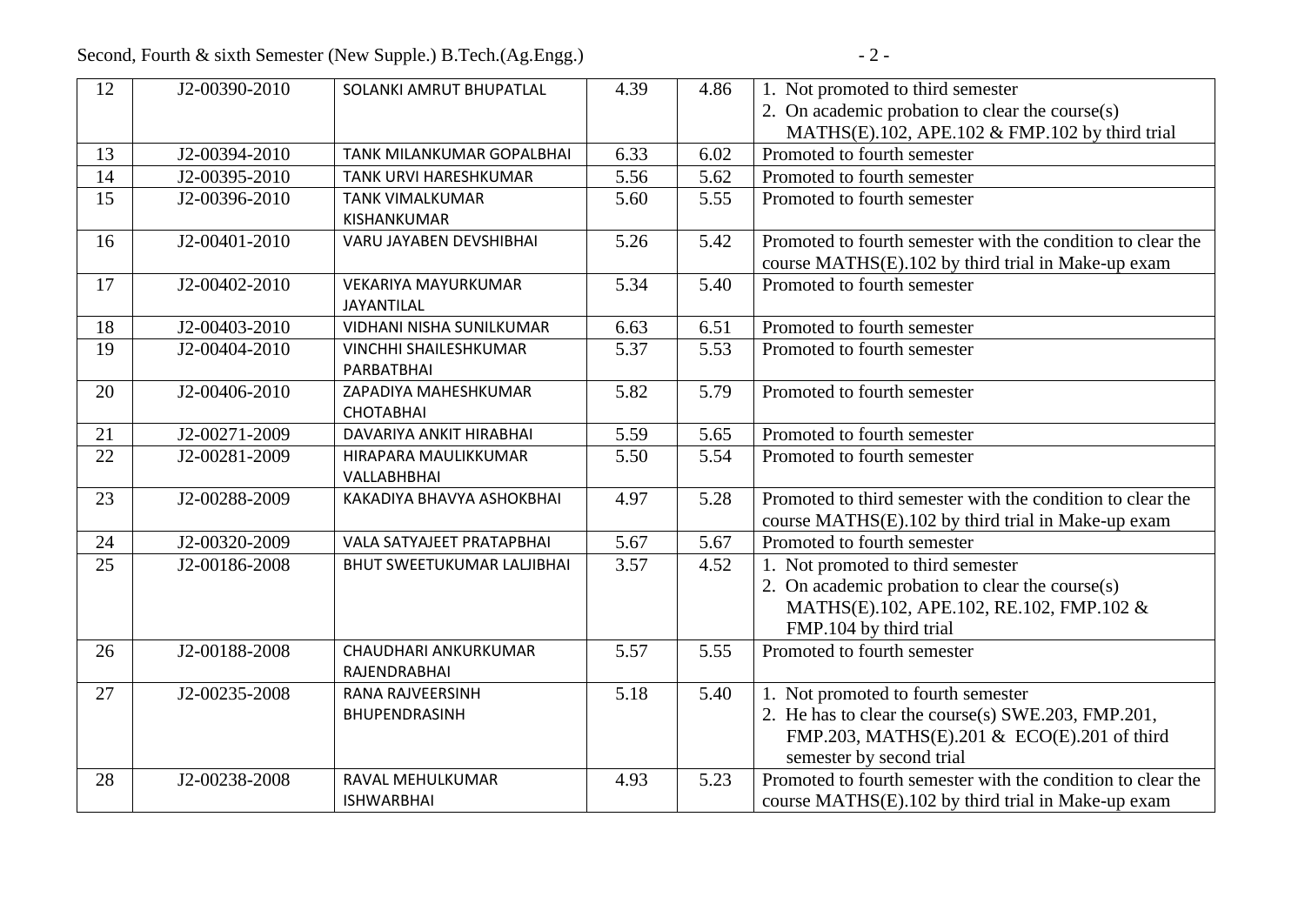The result of **FOURTH (NEW SUPPLE.)** semester of **B.Tech. (Agril. Engg.)** degree course examination conducted by the Junagadh Agricultural University in the month of **DECEMBER-2011** at College of Agricultural Engineering & Technology, Junagadh is declared as under.

| Seat No.       | Registration  | Name                             | G.P.A.   | C.G.P.A. | <b>REMARKS</b>                                                |
|----------------|---------------|----------------------------------|----------|----------|---------------------------------------------------------------|
|                | Number        |                                  | obtained | obtained |                                                               |
|                |               |                                  | (10.00)  | (10.00)  |                                                               |
|                |               |                                  | basis)   | basis)   |                                                               |
|                | J2-00280-2009 | <b>GONDALIYA TULSI RAMNIKLAL</b> | 5.98     | 5.60     | Promoted to sixth semester                                    |
| $\overline{2}$ | J2-00290-2009 | KANZARIYA JAYDEV                 | 6.43     | 6.32     | Promoted to sixth semester                                    |
|                |               | <b>GANGARAMBHAI</b>              |          |          |                                                               |
| 3              | J2-00300-2009 | PAMPANIYA NIRAVKUMAR             | 6.20     | 6.08     | Promoted to sixth semester                                    |
|                |               | KARASHANBHAI                     |          |          |                                                               |
| $\overline{4}$ | J2-00305-2009 | PRAJAPATI AMITKUMAR              | 5.69     | 5.64     | Promoted to sixth semester                                    |
|                |               | PRAHLADBHAI                      |          |          |                                                               |
| 5 <sup>5</sup> | J2-00312-2009 | SAVALIYA GAUTAM CHATRABHUJ       | 6.51     | 6.02     | Promoted to sixth semester                                    |
| 6              | J2-00318-2009 | <b>VAGHASIYA DHAVAL</b>          | 7.23     | 6.95     | Promoted to sixth semester                                    |
|                |               | <b>SURESHKUMAR</b>               |          |          |                                                               |
| $\tau$         | J2-00206-2008 | <b>GAJERA BRIJESHKUMAR</b>       | 6.63     | 5.99     | Promoted to sixth semester                                    |
|                |               | <b>MANSUKHBHAI</b>               |          |          |                                                               |
| 8              | J2-00217-2008 | KATARIA NEEL PRAKASH             | 5.60     | 5.52     | 1. Promoted to sixth semester with the condition to clear the |
|                |               |                                  |          |          | course FMP.204 by third trial in Make-up exam                 |
|                |               |                                  |          |          | 2. He has to clear the course(s) FMP.305 of fifth semester    |
|                |               |                                  |          |          | by second trial                                               |
| 9              | J2-00245-2008 | SOLANKI SANJAYKUMAR KARABHAI     | 6.79     | 5.99     | Promoted to sixth semester                                    |
| 10             | J2-00311-2009 | SANCHANIA PRIYA BAKULBHAI        | 5.96     | 5.71     | Promoted to sixth semester                                    |

The result of **SIXTH (NEW SUPPLE.)** semester of **B.Tech. (Agril. Engg.)** degree course examination conducted by the Junagadh Agricultural University in the month of **DECEMBER-2011** at College of Agricultural Engineering & Technology, Junagadh is declared as under.

| Seat No. | <b>Registration Number</b> | Name                            | G.P.A.                  | C.G.P.A. | <b>REMARKS</b>              |
|----------|----------------------------|---------------------------------|-------------------------|----------|-----------------------------|
|          |                            |                                 | obtained                | obtained |                             |
|          |                            |                                 | $(10.00 \text{ basis})$ | (10.00)  |                             |
|          |                            |                                 |                         | basis)   |                             |
|          | J2-00215-2008              | KAPADIA SHRADDHABEN<br>AMRUTLAL | 7.31                    | 6.56     | Promoted to eighth semester |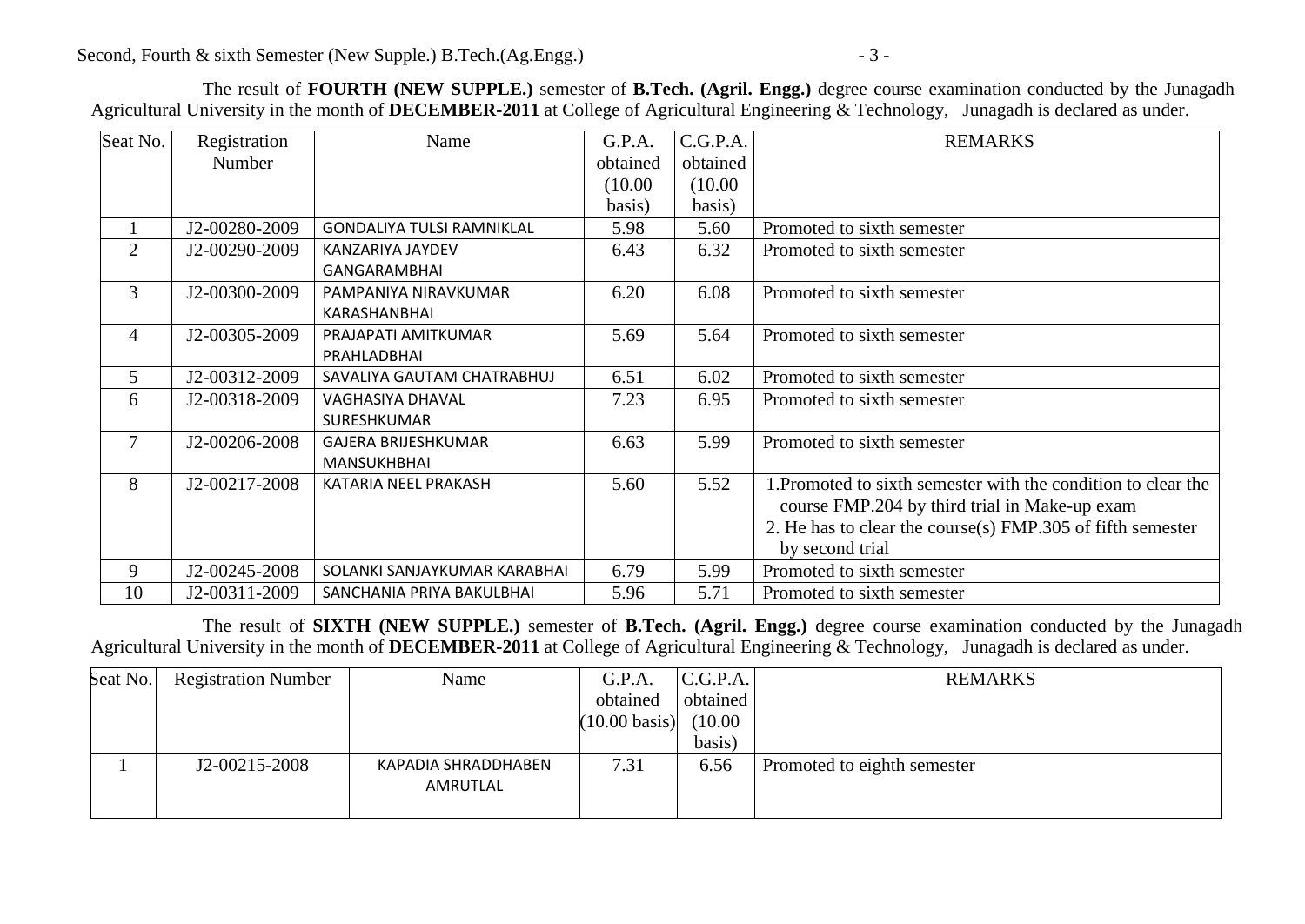No. JAU / REG / EXAM / T-3 / 1845-47/2012 **REGISTRAR** Date: 17/02/2012.

- 1. The Principal, College of Agril. Engg. & Tech., JAU, Junagadh (5 copies).
- 2. The Director of Students' Welfare, JAU, Junagadh.
- 3. Table- 4 of this branch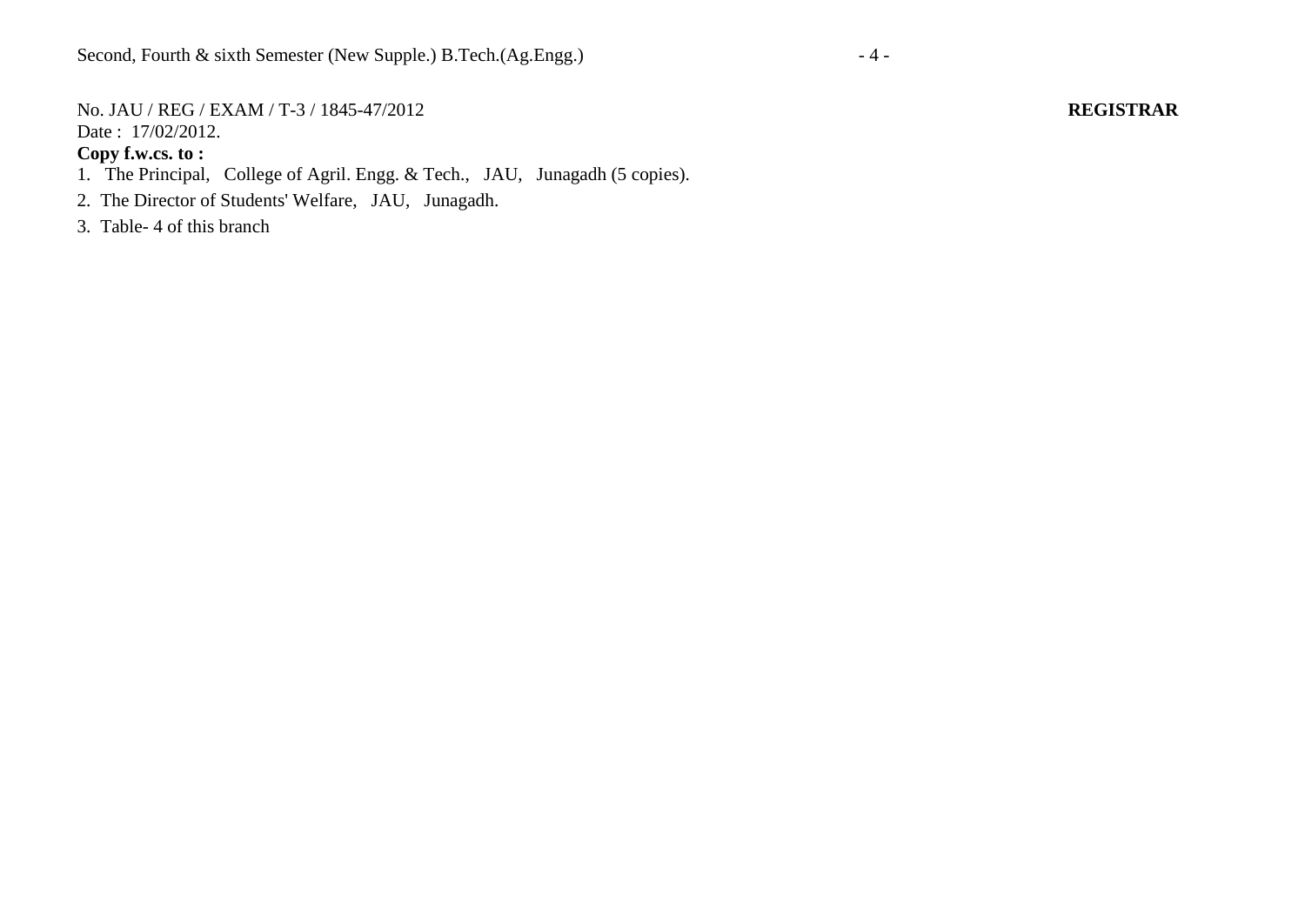

## **NOTIFICATION OF RESULT**

The result of **THIRD (NEW REGULAR)** semester of **B.Tech. (Agril. Engg.)** degree course examination conducted by the Junagadh Agricultural University in the month of **DECEMBER-2011** at College of Agricultural Engineering & Technology, Junagadh is declared as under.

| Seat No.       | Registration  | Name                           | G.P.A.   | C.G.P.A.                | <b>REMARKS</b>                                               |
|----------------|---------------|--------------------------------|----------|-------------------------|--------------------------------------------------------------|
|                | Number        |                                | obtained | obtained                |                                                              |
|                |               |                                | (10.00)  | $(10.00 \text{ basis})$ |                                                              |
|                |               |                                | basis)   |                         |                                                              |
|                | J2-00327-2010 | AMLANI NIKITA CHHOTUBHAI       | 7.50     | 6.97                    | Promoted to fourth semester                                  |
| $\overline{2}$ | J2-00328-2010 | BADIYAVADRA PUNAM RAJSHIBHAI   | 4.94     | 5.17                    | 1. Conditionally promoted to fourth semester                 |
|                |               |                                |          |                         | 2. On academic probation to clear the course(s) FMP.201 $\&$ |
|                |               |                                |          |                         | MATHS(E).201 by second trial                                 |
|                |               |                                |          |                         | 3. He has to clear the course APE.102 of second semester by  |
|                |               |                                |          |                         | third trial in Make-up exam                                  |
| 3              | J2-00329-2010 | <b>BHADANIYA RAVIKUMAR</b>     | 5.36     | 5.59                    | 1. Promoted to fourth semester                               |
|                |               | DHIRAJLAL                      |          |                         | 2. On academic probation to clear the course(s) FMP.201,     |
|                |               |                                |          |                         | MATHS(E).201 & ECO(E).201 by second trial                    |
| $\overline{4}$ | J2-00330-2010 | <b>BHAGVAN SINGH</b>           | 8.19     | 7.79                    | Promoted to fourth semester                                  |
| 5              | J2-00333-2010 | CHANDEGARA MAYURKUMAR          | 8.48     | 8.44                    | Promoted to fourth semester                                  |
|                |               | PARSHOTTAM                     |          |                         |                                                              |
| 6              | J2-00334-2010 | CHAUDHARY JATINKUMAR           | 6.03     | 6.12                    | 1. Promoted to fourth semester                               |
|                |               | <b>KANUBHAI</b>                |          |                         | 2. On academic probation to clear the course(s)              |
|                |               |                                |          |                         | MATHS(E).201 by second trial                                 |
| $\overline{7}$ | J2-00335-2010 | <b>CHUAHAN BHARGAVKUMAR</b>    | 5.15     | 5.37                    | 1. Promoted to fourth semester                               |
|                |               | <b>HARGOVINDBHAI</b>           |          |                         | 2. On academic probation to clear the course(s) FMP.201,     |
|                |               |                                |          |                         | MATHS(E).201 & ECO(E).201 by second trial                    |
| 8              | J2-00336-2010 | <b>CHAUHAN GOPAL LALJIBHAI</b> | 6.04     | 5.96                    | Promoted to fourth semester                                  |
| 9              | J2-00338-2010 | DANGAR DIVYESH MENANDBHAI      | 7.30     | 6.65                    | Promoted to fourth semester                                  |
| 10             | J2-00339-2010 | DAVARIYA AMITKUMAR             | 7.41     | 7.04                    | Promoted to fourth semester                                  |
|                |               | <b>LABHUBHAI</b>               |          |                         |                                                              |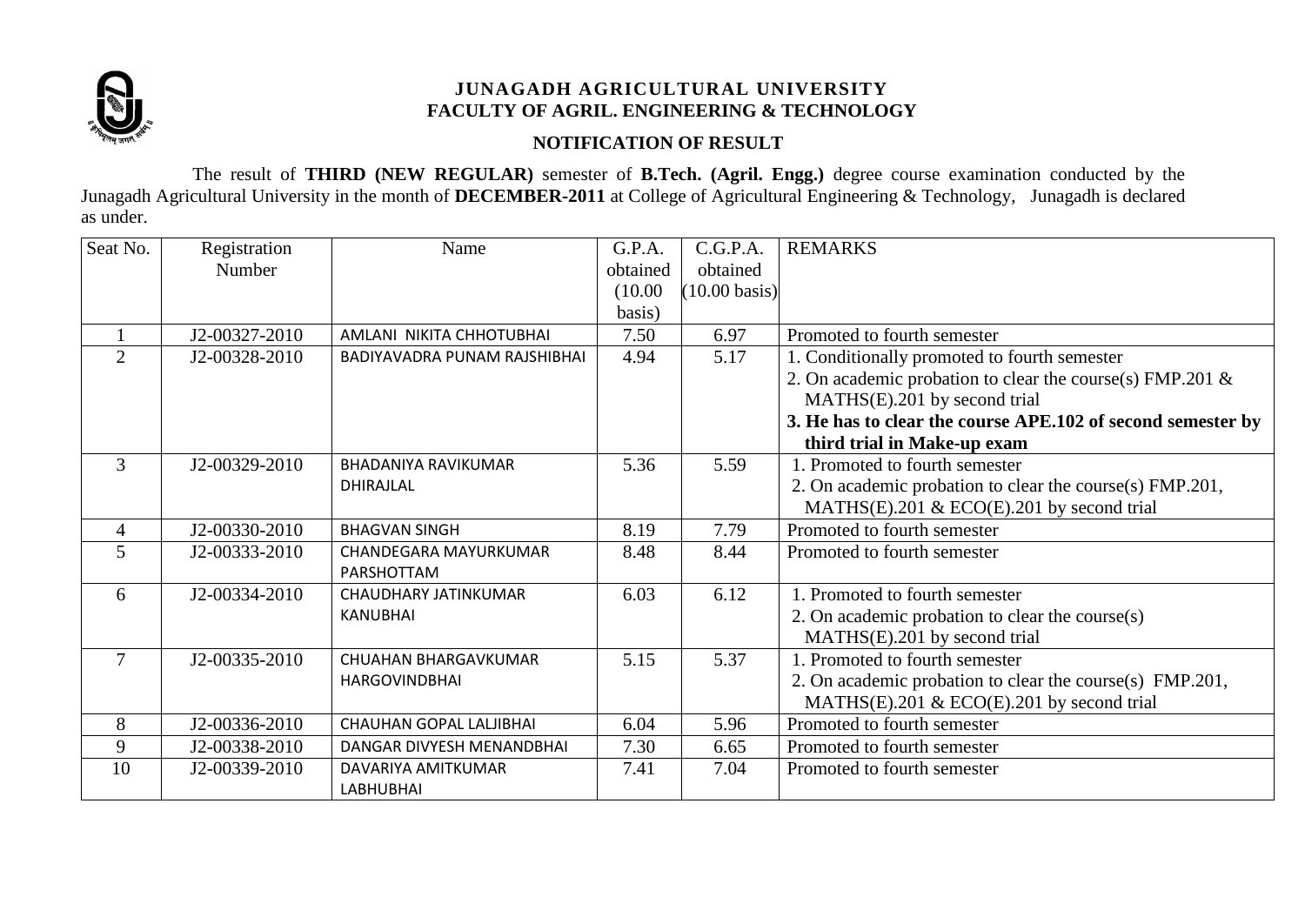| 11              | J2-00340-2010 | DEKIVADIYA KISHANKUMAR           | 5.28 | 5.53 | 1. Promoted to fourth semester                                |  |
|-----------------|---------------|----------------------------------|------|------|---------------------------------------------------------------|--|
|                 |               | <b>KANTILAL</b>                  |      |      | 2. On academic probation to clear the course(s) SWE.203,      |  |
|                 |               |                                  |      |      | MATHS(E).201 & ECO(E).201 by second trial                     |  |
| 12              | J2-00342-2010 | DOBARIYA DHAIVAT BHIKHUBHAI      | 5.45 | 5.66 | 1. Promoted to fourth semester                                |  |
|                 |               |                                  |      |      | 2. On academic probation to clear the course(s)<br>FMP.201 by |  |
|                 |               |                                  |      |      | second trial                                                  |  |
| 13              | J2-00344-2010 | <b>GADHIYA MEHULBHAI</b>         | 6.18 | 6.09 | 1. Promoted to fourth semester                                |  |
|                 |               | <b>HARSUKHBHAI</b>               |      |      | 2. On academic probation to clear the course(s)               |  |
|                 |               |                                  |      |      | MATHS(E).201 & ECO(E).201 by second trial                     |  |
| 14              | J2-00345-2010 | <b>GOHIL ANITABEN PRATAPBHAI</b> | 6.96 | 6.66 | Promoted to fourth semester                                   |  |
| 15              | J2-00346-2010 | <b>GONDALIYA SAURABHKUMAR</b>    | 6.71 | 6.73 | Promoted to fourth semester                                   |  |
|                 |               | <b>CHANDUBHAI</b>                |      |      |                                                               |  |
| 16              | J2-00347-2010 | <b>GOVANI SAVANKUMAR</b>         | 6.30 | 6.15 | Promoted to fourth semester                                   |  |
|                 |               | DHARMENDRABHAI                   |      |      |                                                               |  |
| 17              | J2-00348-2010 | HEMANI JAGRUTI MOHANBHAI         | 8.79 | 8.66 | Promoted to fourth semester                                   |  |
| $\overline{18}$ | J2-00349-2010 | HITESH BIJARNIYA                 | 8.86 | 8.64 | Promoted to fourth semester                                   |  |
| 19              | J2-00351-2010 | JINJUVADIA PINTUBHAI SHIVABHAI   | 5.46 | 5.78 | 1. Promoted to fourth semester                                |  |
|                 |               |                                  |      |      | 2. On academic probation to clear the course(s)               |  |
|                 |               |                                  |      |      | MATHS(E).201 & ECO(E).201 by second trial                     |  |
| 20              | J2-00352-2010 | KAMANI BRIJESHKUMAR              | 7.81 | 7.37 | Promoted to fourth semester                                   |  |
|                 |               | HARSUKHLAL                       |      |      |                                                               |  |
| 21              | J2-00353-2010 | KANSAGARA PRATIKKUMAR            | 5.76 | 5.90 | 1. Promoted to fourth semester                                |  |
|                 |               | RAMNIKLAL                        |      |      | 2. On academic probation to clear the course(s)               |  |
|                 |               |                                  |      |      | MATHS(E).201 & ECO(E).201 by second trial                     |  |
| 22              | J2-00354-2010 | KHENI ANKITKUMAR BHIKHABHAI      | 8.91 | 8.30 | Promoted to fourth semester                                   |  |
| 23              | J2-00355-2010 | KHUNT PIYUSHKUMAR SAVJIBHAI      | 7.89 | 7.74 | Promoted to fourth semester                                   |  |
| 24              | J2-00356-2010 | KOTADIYA SAVANKUMAR              | 7.04 | 6.76 | Promoted to fourth semester                                   |  |
|                 |               | RAMNIKLAL                        |      |      |                                                               |  |
| 25              | J2-00357-2010 | KOTAK MEGHA NARENDRABHAI         | 6.78 | 6.55 | Promoted to fourth semester                                   |  |
| 26              | J2-00358-2010 | KOYANI BHAUTIK RAMESHBHAI        | 6.16 | 6.27 | 1. Promoted to fourth semester                                |  |
|                 |               |                                  |      |      | 2. On academic probation to clear the course(s)               |  |
|                 |               |                                  |      |      | MATHS(E).201 by second trial                                  |  |
| 27              | J2-00359-2010 | LIMBASIYA MAULIK GANESHBHAI      | 6.18 | 6.32 | Promoted to fourth semester                                   |  |
| 28              | J2-00361-2010 | MAKVANA JALPABEN GOVINDBHAI      | 8.40 | 8.11 | Promoted to fourth semester                                   |  |
| 29              | J2-00362-2010 | MONPARA KRUNAL MANUBHAI          | 8.68 | 8.25 | Promoted to fourth semester                                   |  |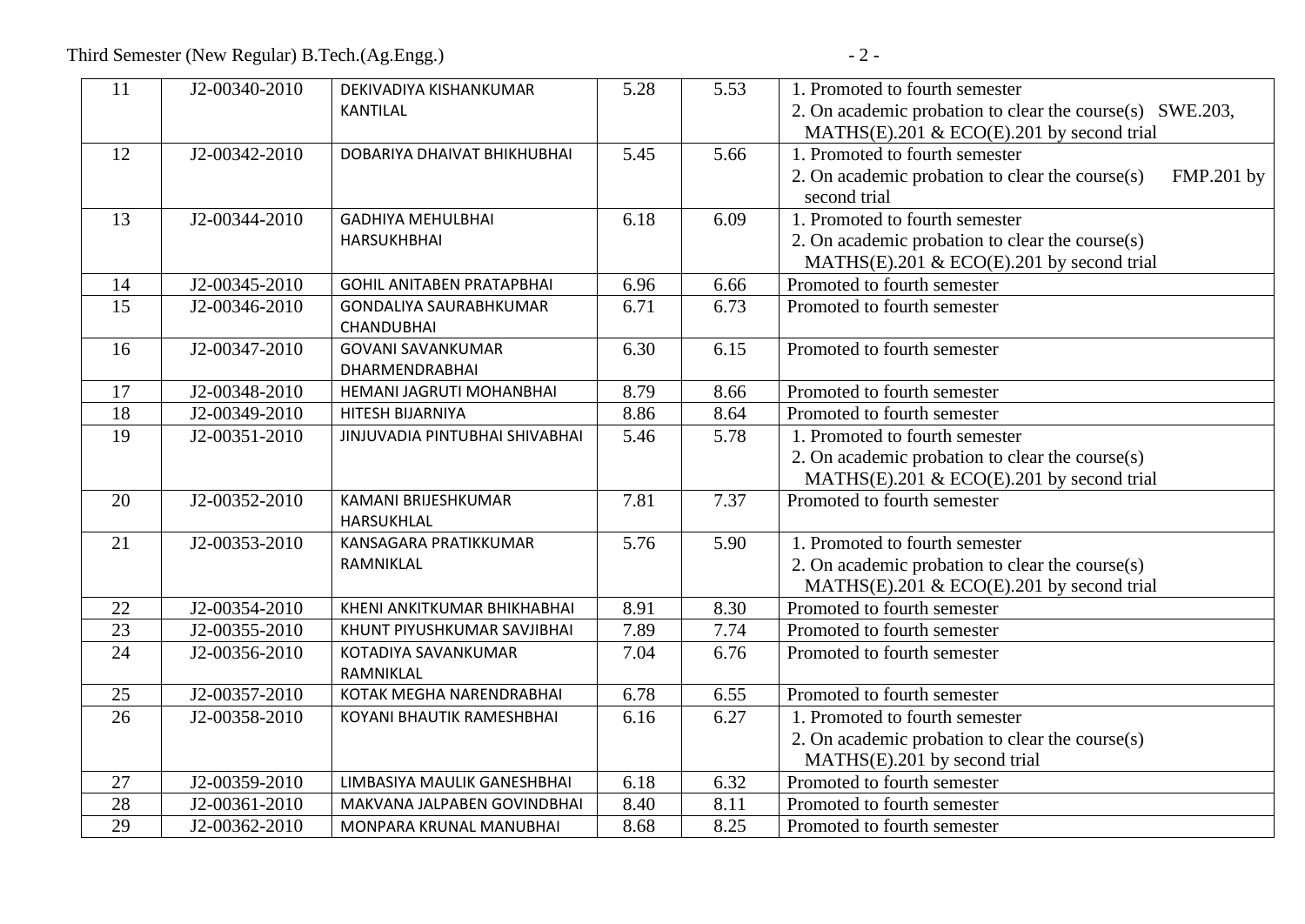| 30 | J2-00363-2010 | MONPARA RAJDEEP BHOVANBHAI   | 8.39 | 8.08 | Promoted to fourth semester                                   |
|----|---------------|------------------------------|------|------|---------------------------------------------------------------|
| 31 | J2-00365-2010 | NAKUM JIGAR JERAMBHAI        | 5.90 | 5.89 | 1. Promoted to fourth semester                                |
|    |               |                              |      |      | 2. On academic probation to clear the course(s)               |
|    |               |                              |      |      | MATHS(E).201 & ECO(E).201 by second trial                     |
| 32 | J2-00366-2010 | NALIAPARA VIRAJ ANILBHAI     | 6.21 | 6.39 | 1. Promoted to fourth semester                                |
|    |               |                              |      |      | 2. On academic probation to clear the course(s)               |
|    |               |                              |      |      | MATHS(E).201 by second trial                                  |
| 33 | J2-00367-2010 | NANDANIYA UDAY LAKSHMANBHAI  | 5.24 | 5.40 | 1. Promoted to fourth semester                                |
|    |               |                              |      |      | 2. On academic probation to clear the course(s) FMP.201,      |
|    |               |                              |      |      | MATHS(E).201 & ECO(E).201 by second trial                     |
| 34 | J2-00368-2010 | <b>NIMAVAT MAULIK</b>        | 5.61 | 5.56 | 1. Promoted to fourth semester                                |
|    |               | RAMESHCHANDRA                |      |      | 2. On academic probation to clear the course(s) FMP.201 &     |
|    |               |                              |      |      | $ECO(E)$ .201 by second trial                                 |
| 35 | J2-00369-2010 | PAMPANIYA ABHAY KARSANBHAI   | 6.20 | 5.94 | Promoted to fourth semester                                   |
| 36 | J2-00370-2010 | PANKHANIYA ADITYA DINESHBHAI | 6.05 | 6.29 | 1. Promoted to fourth semester                                |
|    |               |                              |      |      | 2. On academic probation to clear the course(s)               |
|    |               |                              |      |      | MATHS(E).201 by second trial                                  |
| 37 | J2-00371-2010 | PARMAR AJAY NATHALAL         | 6.99 | 7.34 | Promoted to fourth semester                                   |
| 38 | J2-00372-2010 | PARMAR SNEHALKUMAR           | 5.45 | 5.52 | 1. Promoted to fourth semester                                |
|    |               | MANSUKHBHAI                  |      |      | 2. On academic probation to clear the course(s) $ECO(E)$ .201 |
|    |               |                              |      |      | by second trial                                               |
| 39 | J2-00373-2010 | PARMAR VIKRAMSINH MAYURSINH  | 6.03 | 6.41 | 1. Promoted to fourth semester                                |
|    |               |                              |      |      | 2. On academic probation to clear the course(s)               |
|    |               |                              |      |      | MATHS(E).201 by second trial                                  |
| 40 | J2-00374-2010 | PATEL AKASHKUMAR DHIRAJLAL   | 6.76 | 7.16 | 1. Promoted to fourth semester                                |
|    |               |                              |      |      | 2. On academic probation to clear the course(s) ECO(E).201    |
|    |               |                              |      |      | by second trial                                               |
| 41 | J2-00376-2010 | PATEL BHAVINIKUMARI VENILAL  | 8.03 | 7.88 | Promoted to fourth semester                                   |
| 42 | J2-00379-2010 | PITHIYA BHAVESHKUMAR         | 7.33 | 6.93 | Promoted to fourth semester                                   |
|    |               | <b>HAMIRBHAI</b>             |      |      |                                                               |
| 43 | J2-00380-2010 | POSHIYA PULKIT MAHESHBHAI    | 6.14 | 5.92 | Promoted to fourth semester                                   |
| 44 | J2-00382-2010 | PUCHHADIYA HITESHKUMAR       | 5.21 | 5.42 | 1. Promoted to fourth semester                                |
|    |               | <b>ALABHAI</b>               |      |      | 2. On academic probation to clear the course(s)               |
|    |               |                              |      |      | MATHS(E).201 & ECO(E).201 by second trial                     |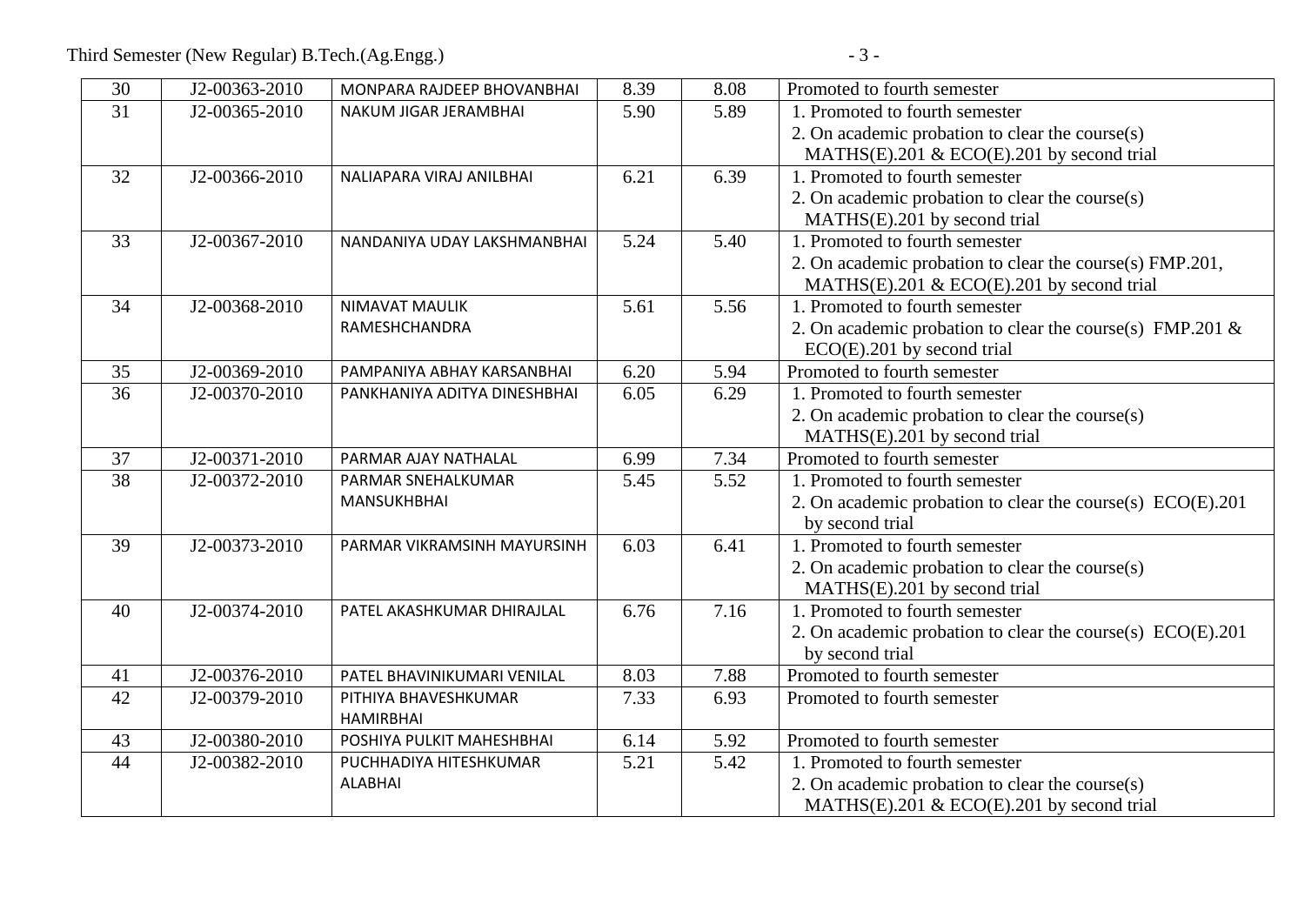| 45 | J2-00383-2010 | <b>RENISH SOJITRA</b>                    | 5.75 | 6.35 | 1. Promoted to fourth semester                                                    |
|----|---------------|------------------------------------------|------|------|-----------------------------------------------------------------------------------|
|    |               |                                          |      |      | 2. On academic probation to clear the course(s)<br>MATHS(E).201 by second trial   |
| 46 | J2-00386-2010 | RUPARELIYA PIYUSHKUMAR                   | 7.50 | 7.04 | Promoted to fourth semester                                                       |
|    |               | <b>ARVINDBHAI</b>                        |      |      |                                                                                   |
| 47 | J2-00387-2010 | SATASIYA VIVEKKUMAR DAYABHAI             | 7.80 | 7.65 | Promoted to fourth semester                                                       |
| 48 | J2-00389-2010 | SAVANI FALGUNI KALUBHAI                  | 7.69 | 8.00 | Promoted to fourth semester                                                       |
| 49 | J2-00391-2010 | SOLANKI BALDEVKUMAR<br><b>BHIKHABHAI</b> | 8.06 | 7.39 | Promoted to fourth semester                                                       |
| 50 | J2-00392-2010 | SOLANKI NILESH PUNJABHAI                 | 7.26 | 7.00 | Promoted to fourth semester                                                       |
| 51 | J2-00393-2010 | SORATHIYA JANKI RAMJIBHAI                | 7.89 | 7.11 | Promoted to fourth semester                                                       |
| 52 | J2-00394-2010 | TANK MILANKUMAR GOPALBHAI                | 5.74 | 5.92 | 1. Promoted to fourth semester                                                    |
|    |               |                                          |      |      | 2. On academic probation to clear the course(s)                                   |
|    |               |                                          |      |      | MATHS(E).201 by second trial                                                      |
| 53 | J2-00395-2010 | TANK URVI HARESHKUMAR                    | 6.16 | 5.81 | 1. Promoted to fourth semester                                                    |
|    |               |                                          |      |      | 2. On academic probation to clear the course(s)                                   |
| 54 | J2-00396-2010 | <b>TANK VIMALKUMAR</b>                   | 4.65 | 5.24 | MATHS(E).201 by second trial<br>1. Promoted to fourth semester                    |
|    |               | KISHANKUMAR                              |      |      | 2. On academic probation to clear the course(s) FMP.201,                          |
|    |               |                                          |      |      | FMP.203, MATHS(E).201 & ECO(E).201 by second trial                                |
| 55 | J2-00398-2010 | UNDHAD ASHISHKUMAR                       | 6.70 | 6.41 | 1. Promoted to fourth semester                                                    |
|    |               | <b>VINODRAY</b>                          |      |      | 2. On academic probation to clear the course(s) $ECO(E)$ . 201 by                 |
|    |               |                                          |      |      | second trial                                                                      |
| 56 | J2-00399-2010 | <b>UTKARSH KUMAR</b>                     | 9.23 | 9.00 | Promoted to fourth semester                                                       |
| 57 | J2-00400-2010 | VAGHELA ALPESHKUMAR<br>RAMESHBHAI        | 6.34 | 6.56 | Promoted to fourth semester                                                       |
| 58 | J2-00401-2010 | VARU JAYABEN DEVSHIBHAI                  | 5.36 | 5.40 | 1. Conditionally promoted to fourth semester                                      |
|    |               |                                          |      |      | 2. On academic probation to clear the course(s) ECO(E).201 by                     |
|    |               |                                          |      |      | second trial                                                                      |
|    |               |                                          |      |      | 3. He has also to clear the course MATHS(E)102 of second                          |
|    |               |                                          |      |      | semester by third trial in Make-up exam                                           |
| 59 | J2-00402-2010 | <b>VEKARIYA MAYURKUMAR</b>               | 5.76 | 5.52 | 1. Promoted to fourth semester                                                    |
|    |               | JAYANTILAL                               |      |      | 2. On academic probation to clear the course(s) $ECO(E)$ . 201 by<br>second trial |
| 60 | J2-00403-2010 | VIDHANI NISHA SUNILKUMAR                 | 6.63 | 6.55 | Promoted to fourth semester                                                       |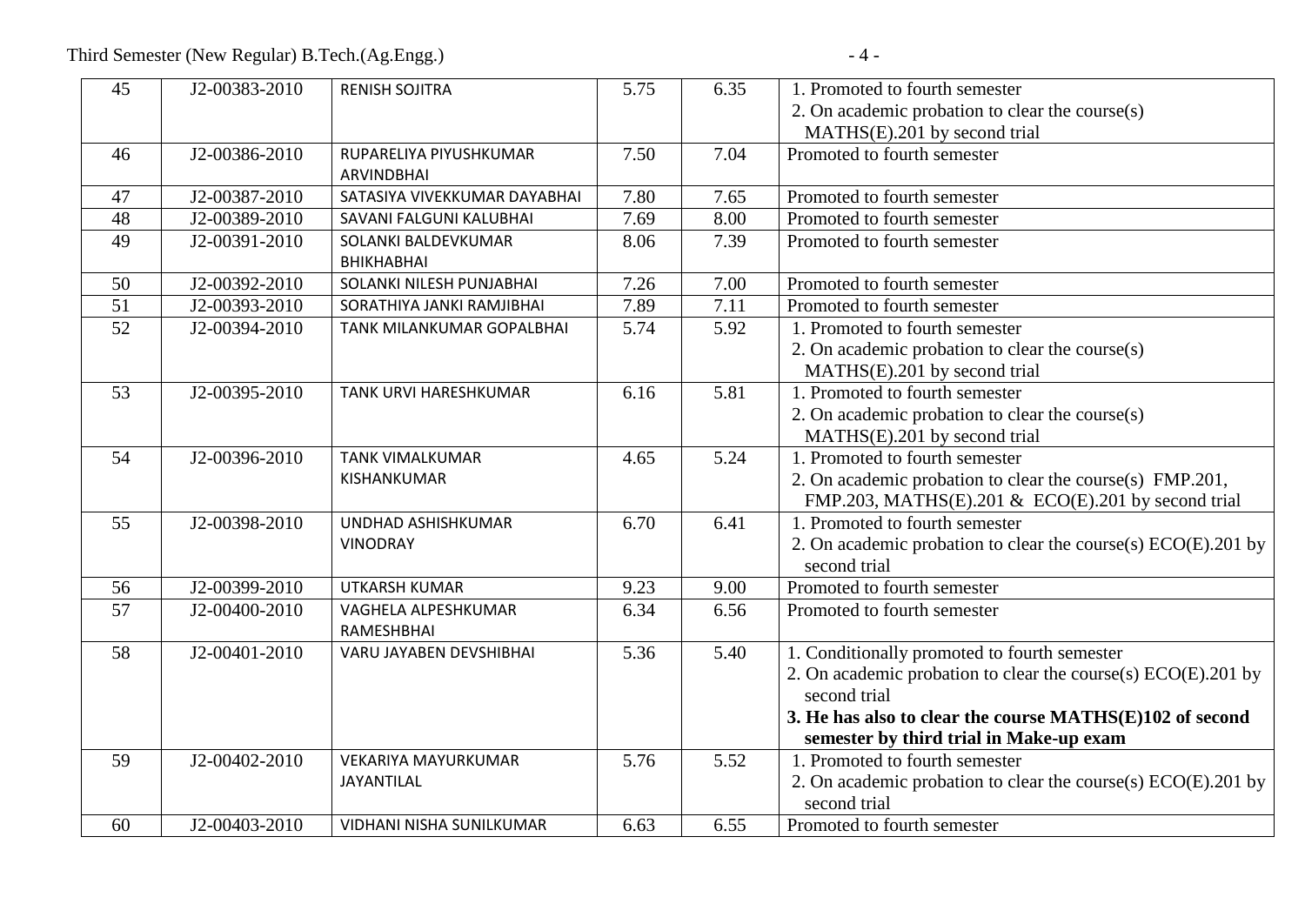| 61 | J2-00269-2009 | DADHANIYA PARASKUMAR<br>BHAGAVANJI       | 7.05 | 7.03 | Promoted to fourth semester                                                                                                                                                                                                                                                         |
|----|---------------|------------------------------------------|------|------|-------------------------------------------------------------------------------------------------------------------------------------------------------------------------------------------------------------------------------------------------------------------------------------|
| 62 | J2-00271-2009 | DAVARIYA ANKIT HIRABHAI                  | 5.44 | 5.57 | 1. Promoted to fourth semester<br>2. On academic probation to clear the course(s) FMP.203 &<br>$ECO(E)$ .201 by second trial                                                                                                                                                        |
| 63 | J2-00281-2009 | HIRAPARA MAULIKKUMAR<br>VALLABHBHAI      | 4.91 | 5.32 | 1. Promoted to fourth semester<br>2. On academic probation to clear the course(s) FMP.201,<br>MATHS(E).201 & ECO(E).201, by second trial                                                                                                                                            |
| 64 | J2-00294-2009 | KYADA RAVIBHAI KANTILAL                  | 5.94 | 5.89 | 1. Promoted to fourth semester<br>2. On academic probation to clear the course(s) ECO(E).201 by<br>second trial                                                                                                                                                                     |
| 65 | J2-00314-2009 | SEJANI VIRAJ MAHENDRABHAI                | 6.26 | 5.98 | 1. Promoted to fourth semester<br>2. On academic probation to clear the course(s) $ECO(E)$ . 201 by<br>second trial                                                                                                                                                                 |
| 66 | J2-00320-2009 | <b>VALA SATYAJEET PRATAPBHAI</b>         | 5.21 | 5.51 | 1. Promoted to fourth semester<br>2. On academic probation to clear the course(s) MATHS(E).201<br>& ECO(E).201 by second trial                                                                                                                                                      |
| 67 | J2-00188-2008 | CHAUDHARI ANKURKUMAR<br>RAJENDRABHAI     | 5.25 | 5.45 | 1. Promoted to fourth semester<br>2. On academic probation to clear the course(s) FMP.203,<br>MATHS(E).201 & ECO(E).201 by second trial                                                                                                                                             |
| 68 | J2-00233-2008 | PATIL ATULKUMAR HIRABHAI                 | 4.90 | 5.33 | 1. Promoted to fourth semester<br>2. On academic probation to clear the course(s) FMP.201,<br>FMP.203, MATHS(E).201 & ECO(E).201, by second trial                                                                                                                                   |
| 69 | J2-00235-2008 | <b>RANA RAJVEERSINH</b><br>BHUPENDRASINH | 4.18 | 4.98 | 1. Not promoted to fourth semester<br>2. On academic probation to clear the course(s) SWE.203,<br>FMP.201, FMP.203, MATHS(E).201 & ECO(E).201 by<br>second trial                                                                                                                    |
| 70 | J2-00238-2008 | RAVAL MEHULKUMAR<br><b>ISHWARBHAI</b>    | 3.78 | 4.73 | 1. Not promoted to fourth semester<br>2. On academic probation to clear the course(s) SWE.203,<br>FMP.201, FMP.203, SWE.205, MATHS(E).201 &<br>$ECO(E)$ .201 by second trial<br>3. He has also to clear the course MATHS(E)102 of second<br>semester by third trial in Make-up exam |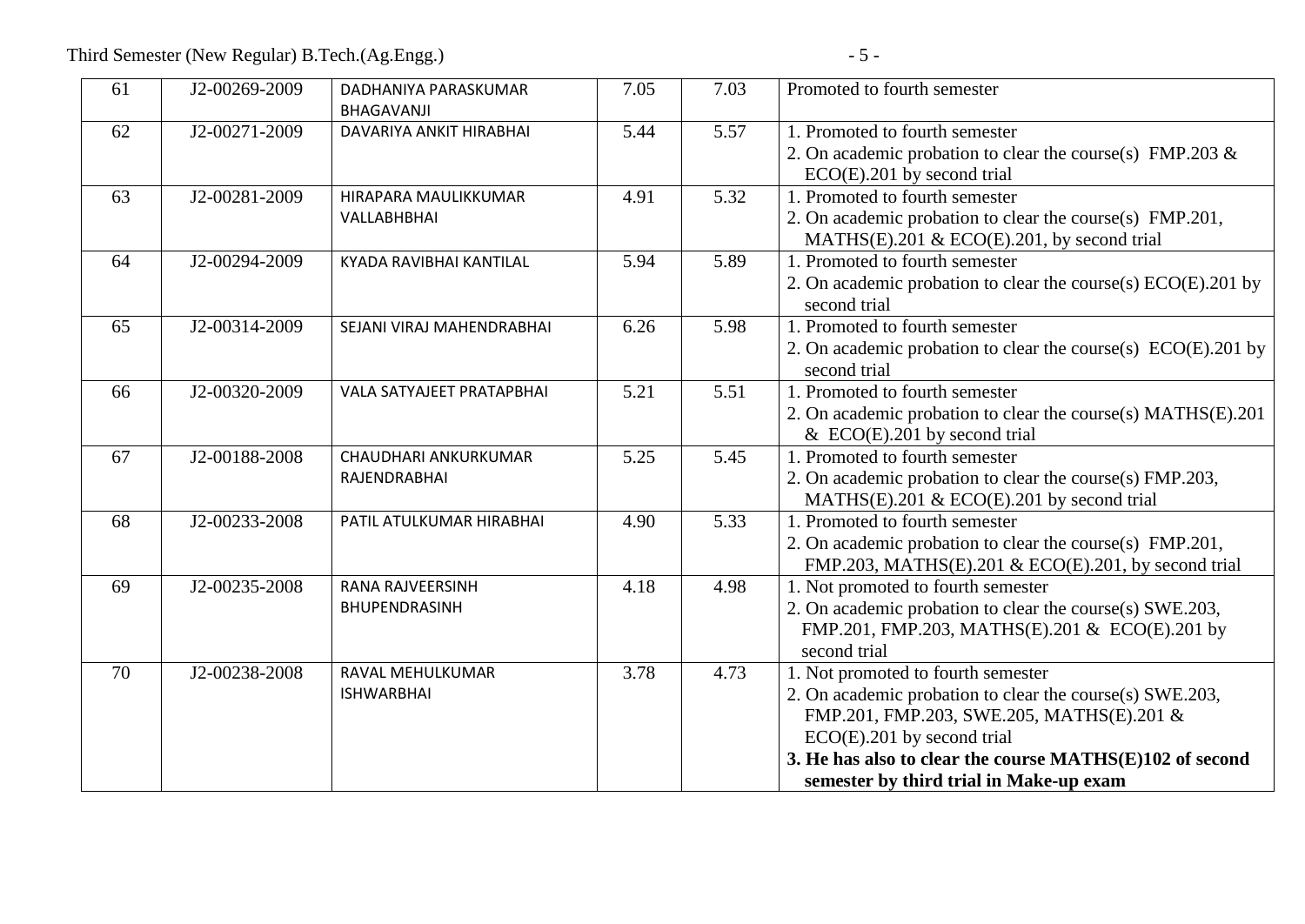| 71 | J2-00378-2010 | PATOLIYA KEYUR JAYANTIBHAI         | 5.91 | 5.89 | 1. Promoted to fourth semester                                             |
|----|---------------|------------------------------------|------|------|----------------------------------------------------------------------------|
|    |               |                                    |      |      | 2. On academic probation to clear the course(s) FMP.201 by<br>second trial |
| 72 | J2-00381-2010 | PRAJAPATI DHAVAL RATILAL           | 5.39 | 5.53 | 1. Promoted to fourth semester                                             |
|    |               |                                    |      |      | 2. On academic probation to clear the course(s) SWE.205 $\&$               |
|    |               |                                    |      |      | MATHS(E).201 by second trial                                               |
| 73 | J2-00404-2010 | <b>VINCHHI SHAILESHKUMAR</b>       | 5.28 | 5.44 | 1. Promoted to fourth semester                                             |
|    |               | PARBATBHAI                         |      |      | 2. On academic probation to clear the course(s) FMP.201,                   |
|    |               |                                    |      |      | MATHS(E).201 & ECO(E).201 by second trial                                  |
| 74 | J2-00406-2010 | ZAPADIYA MAHESHKUMAR               | 5.30 | 5.62 | 1. Promoted to fourth semester                                             |
|    |               | <b>CHOTABHAI</b>                   |      |      | 2. On academic probation to clear the course(s) ECO(E).201 by              |
|    |               |                                    |      |      | second trial                                                               |
| 75 | JD2-0001-2011 | <b>BANDHIYA RAJESHKUMAR</b>        | 6.38 | 6.38 | 1. Promoted to fourth semester                                             |
|    |               | <b>DHARNATBHAI</b>                 |      |      | 2. On academic probation to clear the course(s) ECO(E).201 by              |
|    |               |                                    |      |      | second trial                                                               |
| 76 | JD2-0002-2011 | <b>DESAI AJITKUMAR SHANKARBHAI</b> | 6.43 | 6.43 | 1. Promoted to fourth semester                                             |
|    |               |                                    |      |      | 2. On academic probation to clear the course(s)                            |
|    |               |                                    |      |      | MATHS(E).201 by second trial                                               |
| 77 | JD2-0003-2011 | JADAV SHAILESHKUMAR KALUBHAI       | 5.36 | 5.36 | 1. Promoted to fourth semester                                             |
|    |               |                                    |      |      | 2. On academic probation to clear the course(s)                            |
|    |               |                                    |      |      | MATHS(E).201 & ECO(E).201 by second trial                                  |
| 78 | JD2-0004-2011 | PATEL DHAIWAT MANOJKUMAR           | 6.41 | 6.41 | Promoted to fourth semester                                                |
| 79 | JD2-0005-2011 | PATEL DHANANJAY                    | 4.19 | 4.19 | 1. Not promoted to fourth semester                                         |
|    |               | PRAFULCHANDRA                      |      |      | 2. On academic probation to clear the course(s) FMP.201,                   |
|    |               |                                    |      |      | FMP.203, SWE.205, MATHS(E).201 & ECO(E).201 by                             |
|    |               |                                    |      |      | second trial                                                               |
| 80 | JD2-0006-2011 | PATEL SANDEEPKUMAR BABUBHAI        | 4.21 | 4.21 | 1. Not promoted to fourth semester                                         |
|    |               |                                    |      |      | 2. On academic probation to clear the course(s) FMP.201,                   |
|    |               |                                    |      |      | FMP.203, SWE.205, MATHS(E).201 & ECO(E).201 by                             |
|    |               |                                    |      |      | second trial                                                               |
| 81 | JD2-0007-2011 | TANK PANKAJ MANSUKHLAL             | 4.34 | 4.34 | 1. Promoted to fourth semester                                             |
|    |               |                                    |      |      | 2. On academic probation to clear the course(s) FMP.201,                   |
|    |               |                                    |      |      | SWE.205, MATHS(E).201 & ECO(E).201 by second trial                         |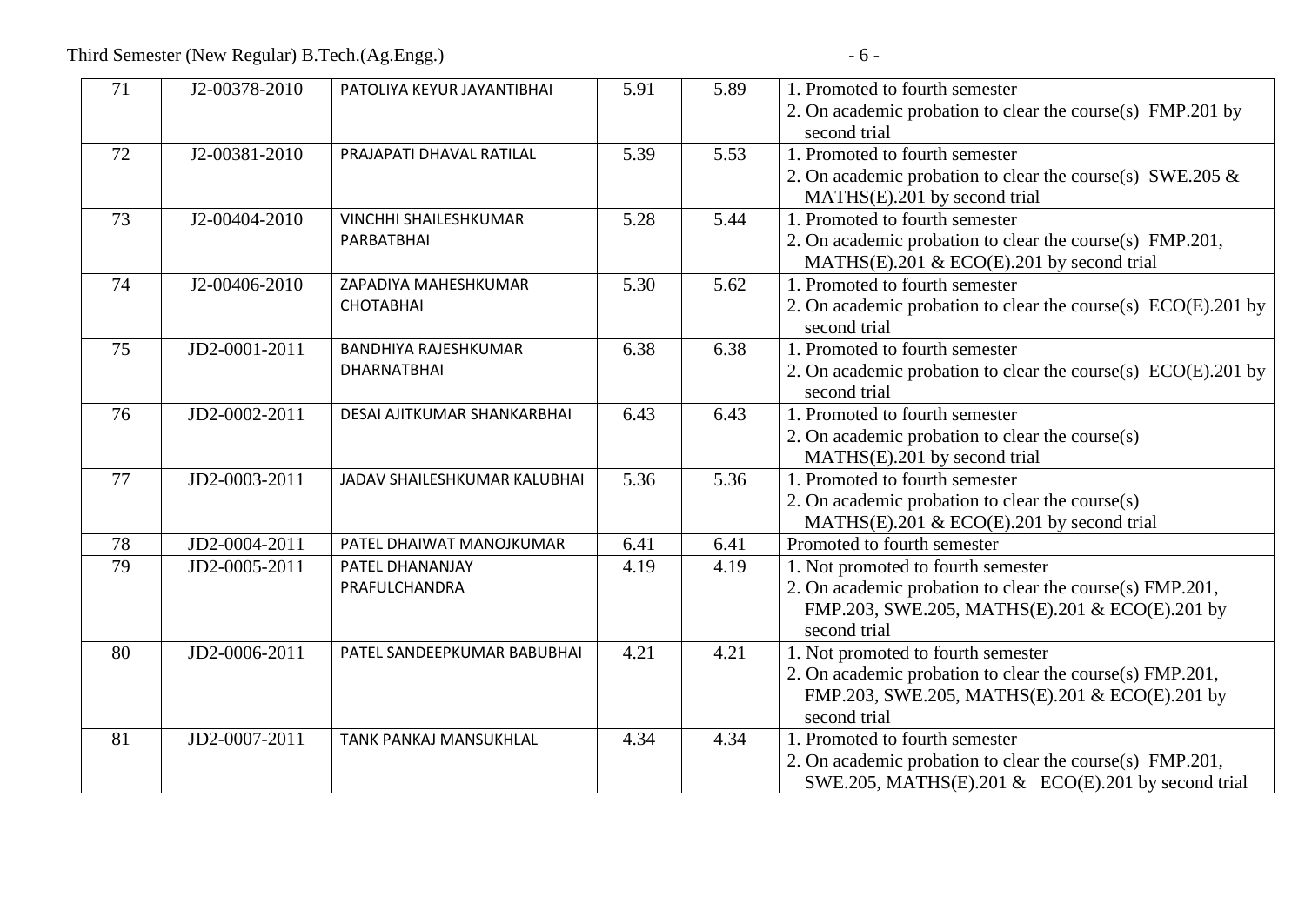Third Semester (New Regular) B.Tech.(Ag.Engg.) - 7 -

No. JAU / REG / EXAM / T-3 /1848-50/2012 **REGISTRAR** Date : 17/02/2012.

**Copy f.w.cs. to :**

1. The Principal, College of Agril. Engg. & Tech., JAU, Junagadh (5 copies).

2. The Director of Students' Welfare, JAU, Junagadh.

3. Table- 4 of this branch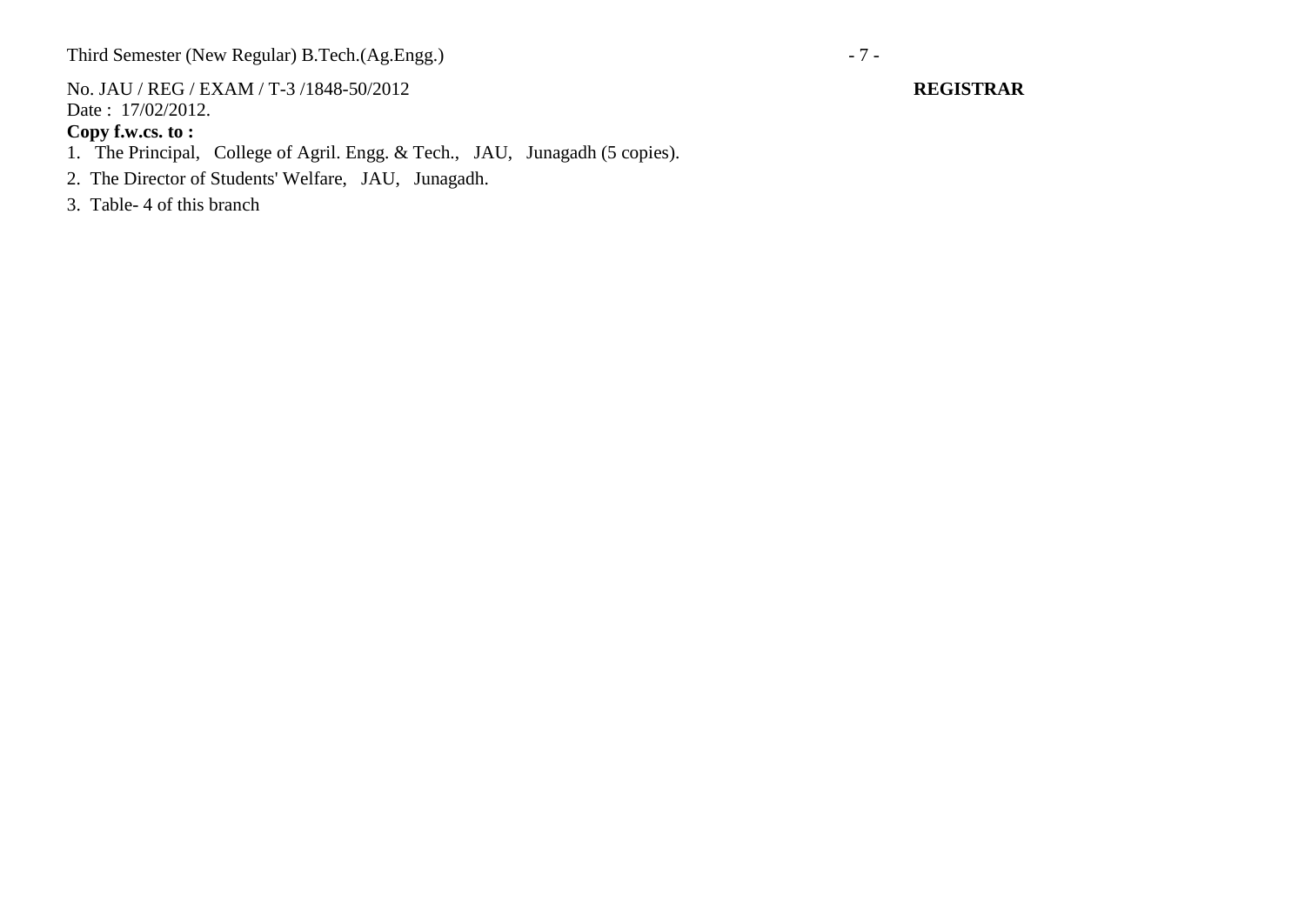

## **NOTIFICATION OF RESULT**

The result of **FIFTH (NEW REGU.)** semester of **B.Tech. (Agril. Engg.)** degree course examination conducted by the Junagadh Agricultural University in the month of **DECEMBER-2011** at College of Agricultural Engineering & Technology, Junagadh is declared as under.

| Seat No.       | <b>Registration Number</b> | Name                         | G.P.A.   | C.G.P.A. | <b>REMARKS</b>             |
|----------------|----------------------------|------------------------------|----------|----------|----------------------------|
|                |                            |                              | obtained | obtained |                            |
|                |                            |                              | (10.00)  | (10.00)  |                            |
|                |                            |                              | basis)   | basis)   |                            |
|                | J2-00254-2009              | <b>ADITYA JANGIR</b>         | 7.88     | 8.11     | Promoted to sixth semester |
|                |                            | AJUDIYA BHAVIN               | 6.48     | 6.69     | Promoted to sixth semester |
|                | J2-00255-2009              | <b>HEMANTBHAI</b>            |          |          |                            |
| 3              | J2-00256-2009              | AMAL DIVYA GOVINDBHAI        | 6.86     | 6.04     | Promoted to sixth semester |
|                |                            | AMIPARA CHIRAG               | 7.64     | 7.96     | Promoted to sixth semester |
| $\overline{A}$ | J2-00257-2009              | <b>DEVRAJBHAI</b>            |          |          |                            |
|                |                            | ARDESHANA RAJ                | 6.12     | 6.19     | Promoted to sixth semester |
|                | J2-00258-2009              | <b>GIRISHBHAI</b>            |          |          |                            |
|                |                            | <b>BARAD DARSHANA</b>        | 6.39     | 6.33     | Promoted to sixth semester |
|                | J2-00259-2009              | <b>GOVINDBHAI</b>            |          |          |                            |
|                | J2-00261-2009              | <b>BHATU HINABEN MARAKHI</b> | 7.37     | 6.57     | Promoted to sixth semester |
|                |                            | <b>CHANDERA KAPIL</b>        | 7.67     | 7.65     | Promoted to sixth semester |
| 8              | J2-00262-2009              | MERAMANBHAI                  |          |          |                            |
|                |                            | CHATRABHUJI ANKITA           | 7.03     | 6.53     | Promoted to sixth semester |
| 9              | J2-00263-2009              | <b>VINODRAY</b>              |          |          |                            |
|                |                            | <b>CHAUHAN PRANAVKUMAR</b>   | 6.93     | 7.18     | Promoted to sixth semester |
| 10             | J2-00265-2009              | <b>SAMATSINH</b>             |          |          |                            |
|                |                            | CHAVDA JAYPALSINH            | 6.61     | 6.86     | Promoted to sixth semester |
| 11             | J2-00266-2009              | <b>MAHOBATSINH</b>           |          |          |                            |
|                |                            | <b>CHHEL BILAL</b>           | 7.22     | 7.07     | Promoted to sixth semester |
| 12             | J2-00267-2009              | <b>ALIMOHAMAD</b>            |          |          |                            |
|                |                            | CHOVATIYA MAYURKUMAR         |          |          | Promoted to sixth semester |
| 13             | J2-00268-2009              | <b>KANTILAL</b>              | 7.06     | 6.57     |                            |
|                |                            | <b>DEVANI BANSEE</b>         | 7.78     | 7.94     | Promoted to sixth semester |
| 14             | J2-00272-2009              | <b>MANOJBHAI</b>             |          |          |                            |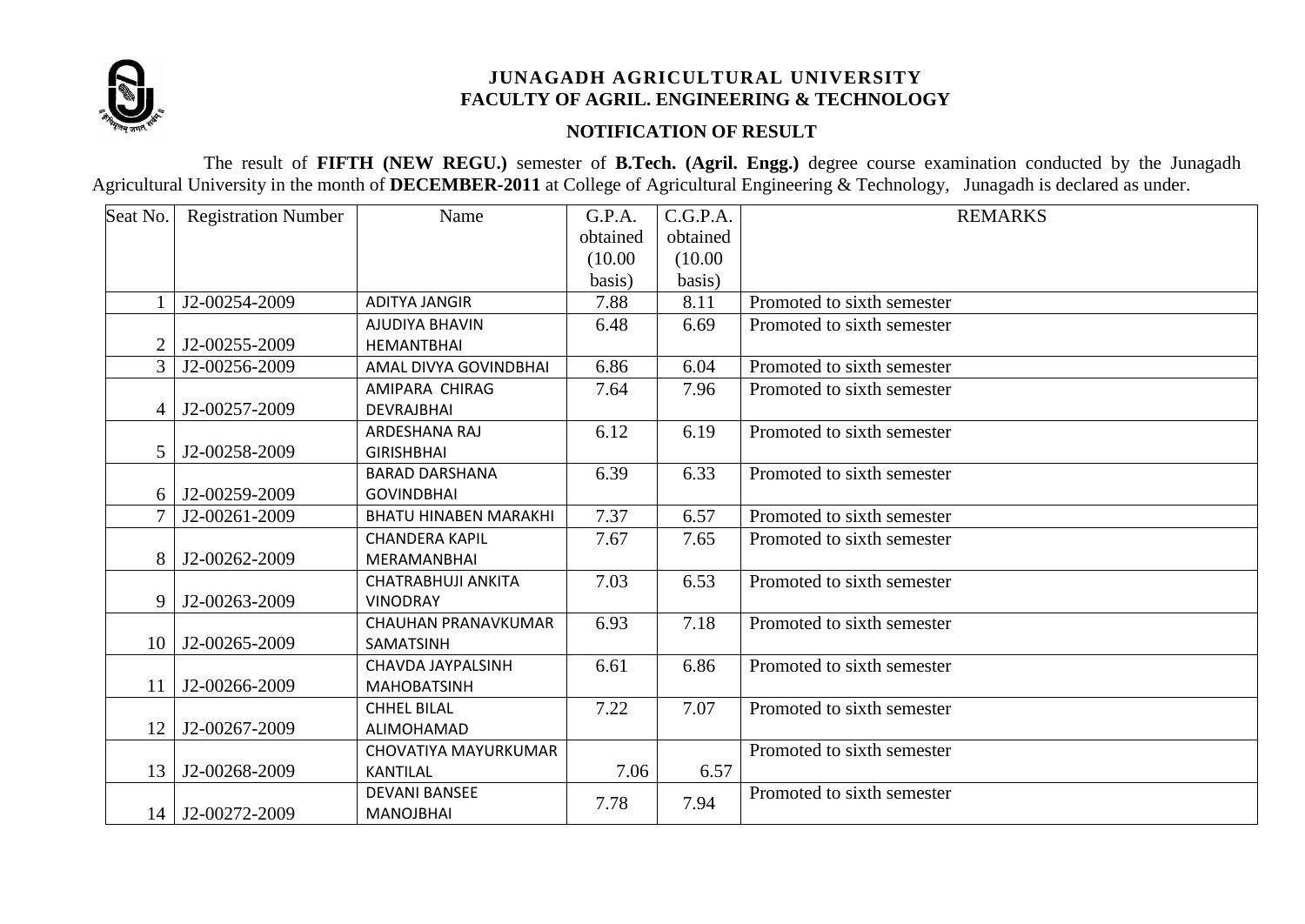Fifth Semester (New Regular) B.Tech.(Ag. Engg.) - 2 -

|                 |                         | <b>DHANANI NIKUNJ</b>       | 6.83 | 6.71 | Promoted to sixth semester |
|-----------------|-------------------------|-----------------------------|------|------|----------------------------|
|                 | 15   J2-00273-2009      | <b>VITTHALBHAI</b>          |      |      |                            |
|                 |                         | DODIYA DIVYESHKUMAR         | 6.21 | 6.32 | Promoted to sixth semester |
|                 | 16   J2-00274-2009      | <b>NATHUBHAI</b>            |      |      |                            |
|                 |                         | DUMADIYA JAYSUKH            | 6.63 | 6.53 | Promoted to sixth semester |
|                 | 17 J2-00275-2009        | <b>MAVJIBHAI</b>            |      |      |                            |
|                 |                         | <b>GAJERA KEVALKUMAR</b>    | 7.01 | 6.90 | Promoted to sixth semester |
|                 | 18 J2-00276-2009        | <b>GANAPATBHAI</b>          |      |      |                            |
|                 | 19 J2-00277-2009        | <b>GAURAV BHASKAR</b>       | 6.52 | 6.76 | Promoted to sixth semester |
|                 | 20   J2-00278-2009      | <b>GAUTAM KUMAR</b>         | 7.57 | 7.54 | Promoted to sixth semester |
|                 |                         | <b>GEDIA DHANANJAYKUMAR</b> | 7.15 | 6.82 | Promoted to sixth semester |
|                 | 21   J2-00279-2009      | <b>BHIKHUBHAI</b>           |      |      |                            |
|                 |                         | <b>GONDALIYA TULSI</b>      | 5.85 | 5.65 | Promoted to sixth semester |
|                 | 22 J2-00280-2009        | RAMNIKLAL                   |      |      |                            |
|                 |                         | <b>JADAV CHIRAGKUMAR</b>    | 6.40 | 6.21 | Promoted to sixth semester |
|                 | 23 J2-00282-2009        | <b>BHIKHUBHAI</b>           |      |      |                            |
|                 |                         | <b>JETHAVA ANKIT</b>        | 6.25 | 6.27 | Promoted to sixth semester |
|                 | 24 J2-00283-2009        | <b>VITTHALBHAI</b>          |      |      |                            |
|                 |                         | JETHVA MEHULKUMAR           | 7.13 | 6.87 | Promoted to sixth semester |
|                 | 25   J2-00284-2009      | <b>HARSUKHBHAI</b>          |      |      |                            |
|                 |                         | <b>JOSHI SMITABEN</b>       |      | 6.19 | Promoted to sixth semester |
|                 | 26 J2-00285-2009        | PANKAJKUMAR                 | 6.00 |      |                            |
|                 |                         | <b>JOTAVA AJAYKUMAR</b>     |      |      | Promoted to sixth semester |
|                 | 27 J2-00286-2009        | KARSHANBHAI                 | 5.86 | 6.11 |                            |
|                 |                         | <b>KALTHIYA</b>             |      |      | Promoted to sixth semester |
|                 |                         | HARSHADKUMAR                | 6.27 | 6.21 |                            |
|                 | 28 J2-00289-2009        | RANCHHODBHAI                |      |      |                            |
|                 |                         | KANZARIYA JAYDEV            |      |      | Promoted to sixth semester |
|                 | 29 J2-00290-2009        | <b>GANGARAMBHAI</b>         | 5.93 | 6.24 |                            |
|                 | $30 \mid$ J2-00291-2009 | <b>KARTAR SINGH</b>         | 6.73 | 6.97 | Promoted to sixth semester |
| 31              | J2-00293-2009           | <b>KSHITIJ JOHARI</b>       | 7.97 | 8.03 | Promoted to sixth semester |
|                 |                         | LADANI BHAVINKUMAR          |      |      | Promoted to sixth semester |
| 32 <sub>1</sub> | J2-00295-2009           | <b>MOHANLAL</b>             | 6.83 | 7.36 |                            |
|                 |                         | <b>MAKWANA AJAY</b>         |      |      | Promoted to sixth semester |
|                 | 33 J2-00296-2009        | <b>DILIPKUMAR</b>           | 7.44 | 7.52 |                            |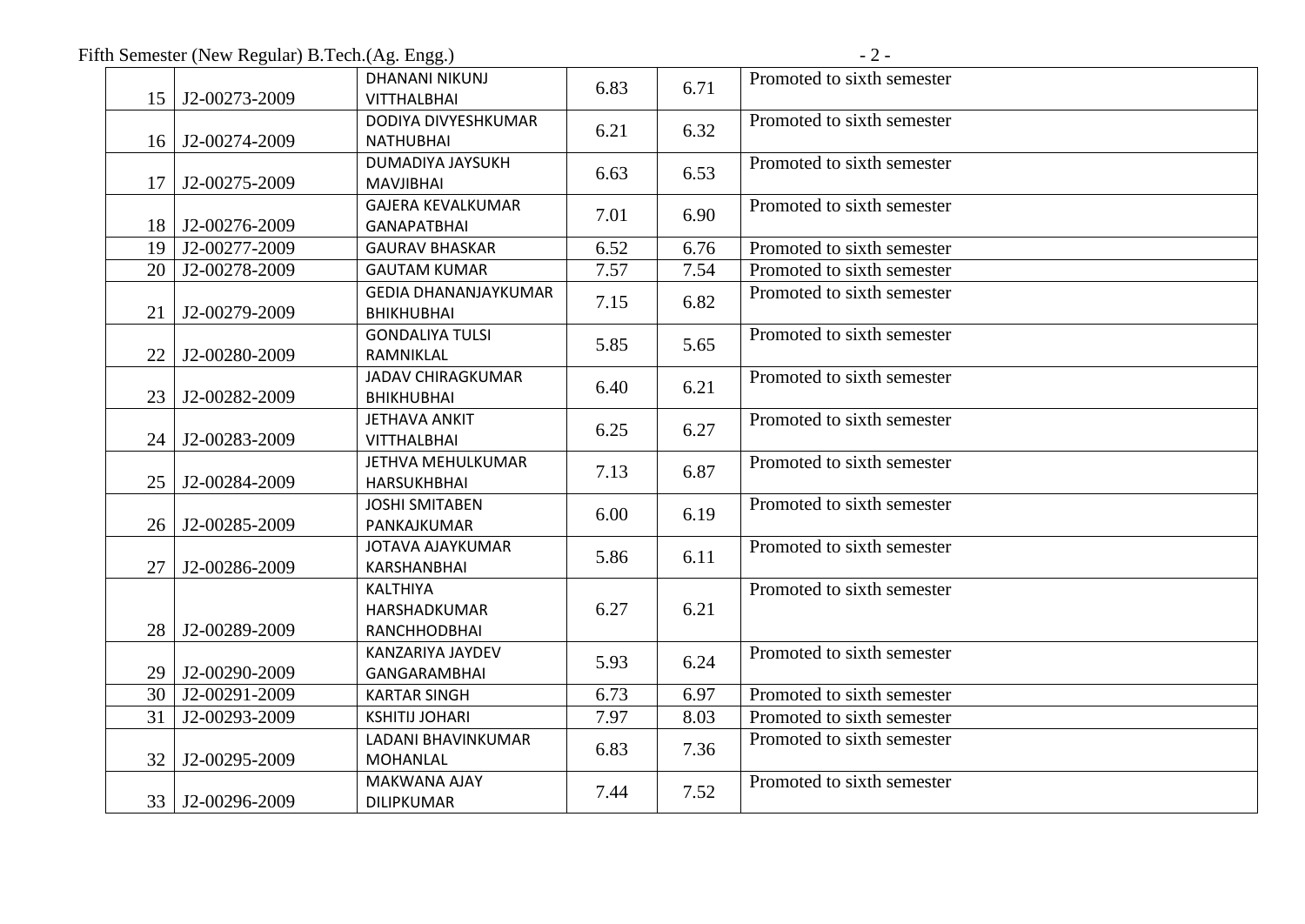Fifth Semester (New Regular) B.Tech.(Ag. Engg.) - 3 -

|                 | 34   J2-00297-2009 | MODHAWADIYA VALIBEN<br><b>HARDASBHAI</b> | 7.75 | 7.04 | Promoted to sixth semester |
|-----------------|--------------------|------------------------------------------|------|------|----------------------------|
|                 |                    | <b>ODEDARA MOHIT</b>                     |      |      | Promoted to sixth semester |
|                 | 35   J2-00298-2009 | MERAMANBHAI                              | 6.43 | 6.56 |                            |
|                 |                    | PAMPANIYA NIRAVKUMAR                     |      |      | Promoted to sixth semester |
|                 | 36 J2-00300-2009   | KARASHANBHAI                             | 6.20 | 6.10 |                            |
|                 |                    | PARAMAR KIRANKUMAR                       |      |      | Promoted to sixth semester |
|                 | 37   J2-00301-2009 | <b>GALABABHAI</b>                        | 6.05 | 6.14 |                            |
| 38              | J2-00302-2009      | PARMESH KUMAR JATAV                      | 6.73 | 6.79 | Promoted to sixth semester |
|                 |                    | PATEL JAYESHKUMAR                        |      |      | Promoted to sixth semester |
|                 | 39 J2-00303-2009   | <b>JADAVJIBHAI</b>                       | 6.33 | 6.59 |                            |
|                 |                    | PETHANI TARUNAGAURI                      | 7.24 | 6.94 | Promoted to sixth semester |
|                 | 40   J2-00304-2009 | RAMESHBHAI                               |      |      |                            |
|                 |                    | RAM VAIBHAVKUMAR                         | 7.47 | 7.33 | Promoted to sixth semester |
|                 | 41   J2-00306-2009 | <b>MALDEBHAI</b>                         |      |      |                            |
|                 |                    | RAVAIYA JAYADIP                          | 6.29 | 6.45 | Promoted to sixth semester |
|                 | 42   J2-00307-2009 | <b>VINODRAI</b>                          |      |      |                            |
|                 |                    | RAVAL DARSHANA                           | 6.84 | 6.11 | Promoted to sixth semester |
|                 | 43   J2-00308-2009 | <b>BIPINCHANDRA</b>                      |      |      |                            |
|                 |                    | RUDANI SANJEEVKUMAR                      | 7.33 | 7.46 | Promoted to sixth semester |
|                 | 44   J2-00309-2009 | AMRUTKUMAR                               |      |      |                            |
|                 |                    | RUDANI TARUNKUMAR                        | 6.90 | 6.72 | Promoted to sixth semester |
|                 | 45   J2-00310-2009 | CHANDRAKANT                              |      |      |                            |
|                 | 46   J2-00312-2009 | SAVALIYA GAUTAM                          | 6.12 | 6.04 | Promoted to sixth semester |
|                 |                    | <b>CHATRABHUJ</b><br>SAVALIYA KEVIN      |      |      | Promoted to sixth semester |
|                 | 47   J2-00313-2009 | <b>VITHALBHAI</b>                        | 6.31 | 6.77 |                            |
| 48              | J2-00315-2009      | <b>SHIVA HOLKER</b>                      | 8.09 | 8.47 | Promoted to sixth semester |
|                 |                    | SUVAGIYA DHAVALKUMAR                     |      |      | Promoted to sixth semester |
|                 | 49   J2-00316-2009 | <b>JENTILAL</b>                          | 6.74 | 6.51 |                            |
|                 | 50 J2-00317-2009   | THANKI JANKI JITENDRA                    | 7.99 | 7.94 | Promoted to sixth semester |
|                 |                    | VAGHASIYA DHAVAL                         |      |      | Promoted to sixth semester |
| 51 <sup>1</sup> | J2-00318-2009      | SURESHKUMAR                              | 6.23 | 6.81 |                            |
|                 |                    | VAGHASIYA JAYDIP                         |      | 5.96 | Promoted to sixth semester |
|                 | 52 J2-00319-2009   | SUBHASHCHANDRA                           | 6.06 |      |                            |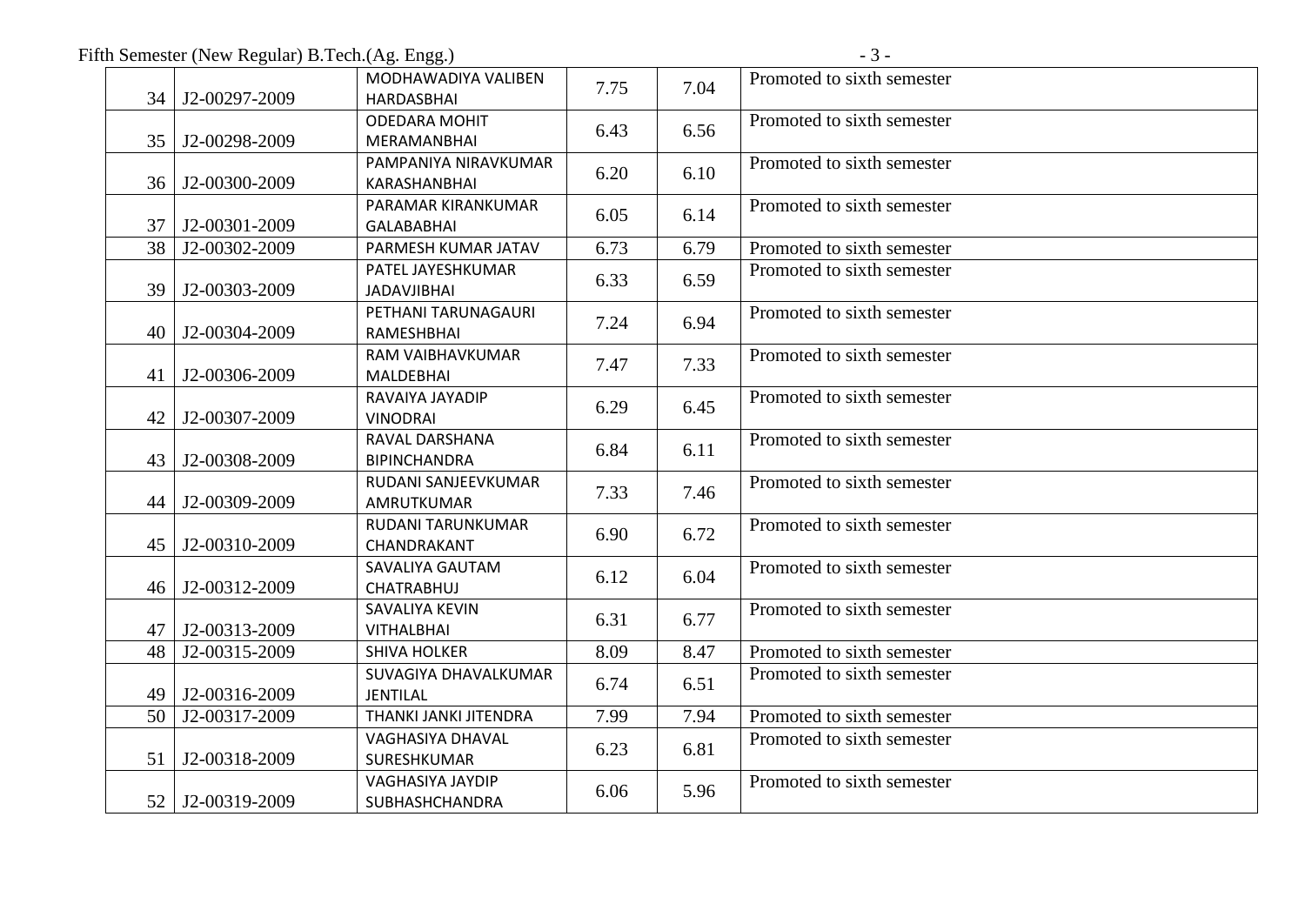Fifth Semester (New Regular) B.Tech.(Ag. Engg.) - 4 -

|    | 53 J2-00323-2009      | <b>VEKARIYA MITUL</b><br><b>TULSHIBHAI</b>       | 6.64 | 6.56 | Promoted to sixth semester |
|----|-----------------------|--------------------------------------------------|------|------|----------------------------|
| 54 | J2-00324-2009         | <b>VITHLANI NIPA SUNILBHAI</b>                   | 6.81 | 6.58 | Promoted to sixth semester |
| 55 | J2-00325-2009         | <b>VORA VIRALKUMAR</b><br><b>HARSHITBHAI</b>     | 7.80 | 7.41 | Promoted to sixth semester |
|    | 56 J2-00206-2008      | <b>GAJERA BRIJESHKUMAR</b><br><b>MANSUKHBHAI</b> | 6.09 | 6.01 | Promoted to sixth semester |
| 57 | $\vert$ J2-00226-2008 | NALIYAPARA<br>HARDIKKUMAR<br><b>BALVANTRAI</b>   | 6.02 | 5.96 | Promoted to sixth semester |
|    | 58 J2-00241-2008      | SANGHANI ASHISHKUMAR<br><b>KESHUBHAI</b>         | 5.47 | 5.68 | Promoted to sixth semester |
| 59 | $J2-00243-2008$       | SHUKLA KRIPANARAYAN<br>SURENDRABHAI              | 7.23 | 6.57 | Promoted to sixth semester |
| 60 | $J2-00246-2008$       | <b>TADVI PANKAJBHAI</b><br><b>NAGINBHAI</b>      | 6.33 | 5.79 | Promoted to sixth semester |
|    | 61 J2-00252-2008      | <b>VIRANI HARDIKKUMAR</b><br><b>KANTILAL</b>     | 5.72 | 5.91 | Promoted to sixth semester |
| 62 | J2-00201-2008         | DHARSENDA TRUSHAL<br>LILADHAR                    | 7.45 | 7.09 | Promoted to sixth semester |
| 63 | J2-00229-2008         | PARMAR DIPSINH<br>MERAMANBHAI                    | 7.28 | 6.70 | Promoted to sixth semester |
| 64 | $J2-00245-2008$       | SOLANKI SANJAYKUMAR<br><b>KARABHAI</b>           | 6.24 | 6.04 | Promoted to sixth semester |
| 65 | J2-00264-2009         | <b>CHAUDHARI FORAMBEN</b><br>RAVINBHAI           | 5.83 | 5.69 | Promoted to sixth semester |
|    | 66   J2-00299-2009    | PADARIYA MITESHKUMAR<br>NATVARLAL                | 5.94 | 5.76 | Promoted to sixth semester |
| 67 | J2-00311-2009         | <b>SANCHANIA PRIYA</b><br>BAKULBHAI              | 5.87 | 5.75 | Promoted to sixth semester |
|    | 68 J2-00321-2009      | <b>VASOYA NEHABEN</b><br><b>KISHORBHAI</b>       | 6.02 | 5.94 | Promoted to sixth semester |
| 69 | 05-00059-2009         | <b>VAHANKA NIRAV</b><br><b>RAGHUBHAI</b>         | 6.31 | 6.64 | Promoted to sixth semester |
|    | 70   05-00042-2009    | MAKADIYA RAJ<br>HASHMUKHBHAI                     | 6.23 | 6.60 | Promoted to sixth semester |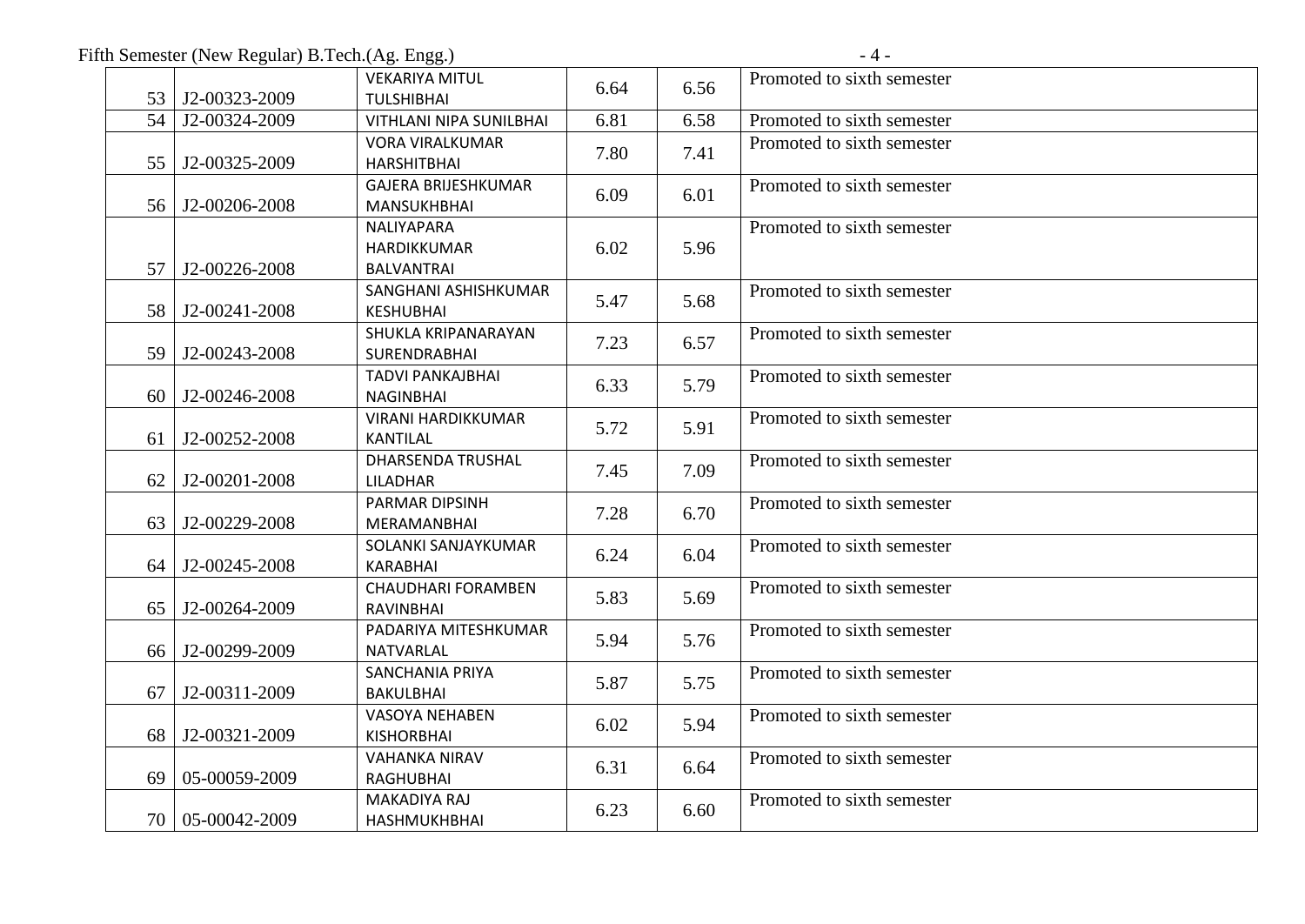Fifth Semester (New Regular) B.Tech.(Ag. Engg.) - 5 -

| ٥ |  |
|---|--|
|   |  |

|    | J2-00305-2009 | PRAJAPATI AMITKUMAR<br>PRAHLADBHAI | 5.09 | 5.54 | Promoted to sixth semester with the condition to clear the<br>course(s) FMP.305 by second trial                                                                                                                              |
|----|---------------|------------------------------------|------|------|------------------------------------------------------------------------------------------------------------------------------------------------------------------------------------------------------------------------------|
| 72 | J2-00217-2008 | KATARIA NEEL PRAKASH               | 5.54 | 5.52 | 1. Conditionally promoted to sixth semester<br>2. On academic probation to clear the course(s) FMP.305 by<br>second trial<br>3. He has also to clear the course FMP.204 of fourth semester by<br>third trial in Make-up exam |

## No. JAU / REG / EXAM / T-3 /1851-53/2012

Date: 17/02/2012.

**REGISTRAR**

## **Copy f.w.cs. to :**

1. The Principal, College of Agril. Engg. & Tech., JAU, Junagadh (5 copies).

2. The Director of Students' Welfare, JAU, Junagadh.

3. Table- 4 of this branch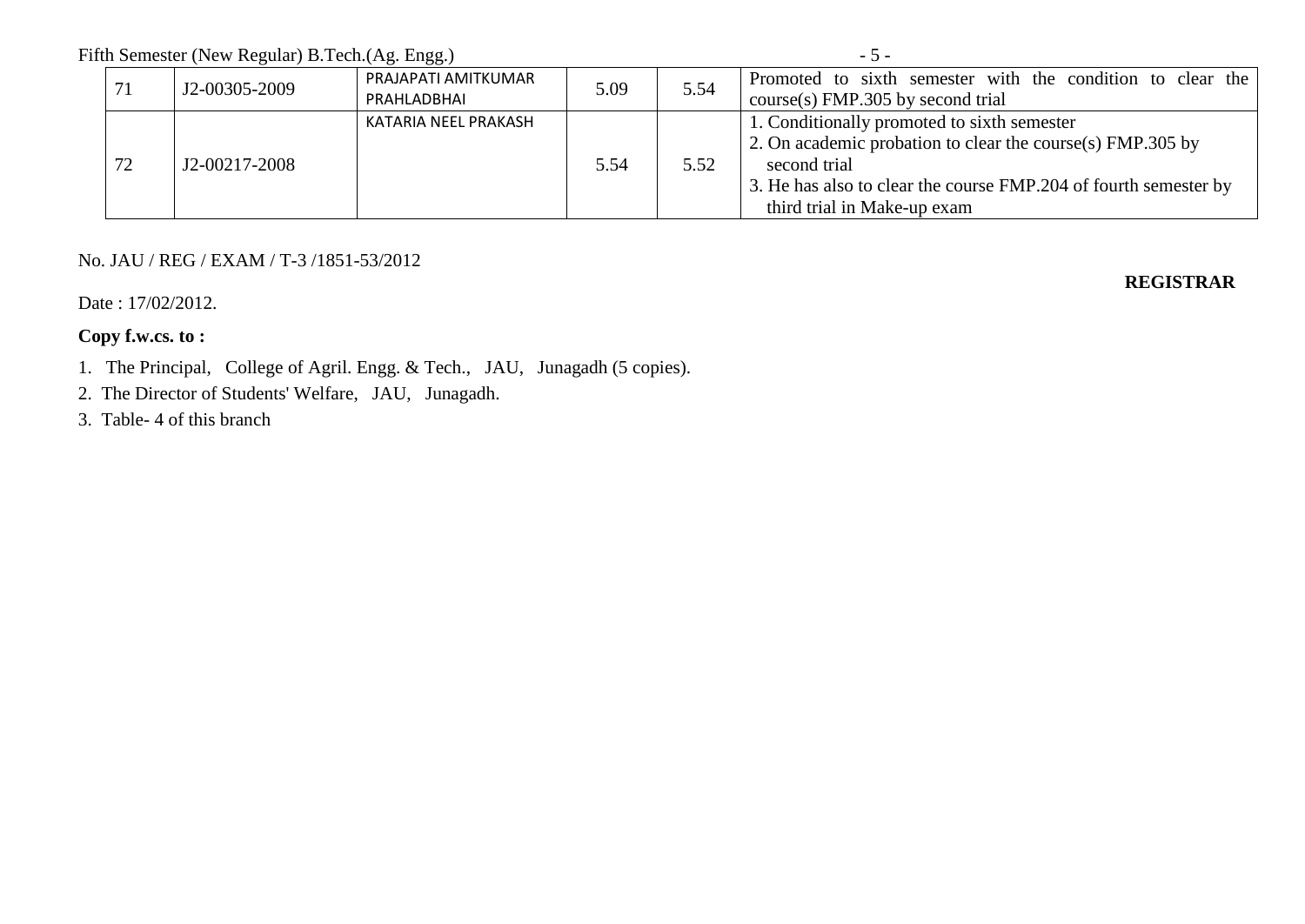

## **NOTIFICATION OF RESULT**

The result of **SEVENTH (NEW REGULAR)** semester of **B.Tech. (Agril. Engg.)** degree course examination conducted by the Junagadh Agricultural University in the month of **DECEMBER-2011** at College of Agricultural Engineering & Technology, Junagadh is declared as under.

|                | Seat No.   Registration Number | Name                              | G.P.A.   | C.G.P.A. | <b>REMARKS</b>              |
|----------------|--------------------------------|-----------------------------------|----------|----------|-----------------------------|
|                |                                |                                   | obtained | obtained |                             |
|                |                                |                                   | (10.00)  | (10.00)  |                             |
|                |                                |                                   | basis)   | basis)   |                             |
| $\mathbf{1}$   | J2-00184-2008                  | AMARESH KUMAR SINGH               | 7.91     | 7.75     | Promoted to eighth semester |
| $\overline{2}$ | J2-00185-2008                  | <b>BHAVSAR MILIND KISHORKUMAR</b> | 7.86     | 7.37     | Promoted to eighth semester |
| 3              | J2-00187-2008                  | <b>BUTANI DHARABEN BHANJI</b>     | 6.43     | 6.71     | Promoted to eighth semester |
| $\overline{4}$ | J2-00189-2008                  | CHAUDHARI VINITA HARSHADBHAI      | 7.04     | 6.69     | Promoted to eighth semester |
| 5              | J2-00190-2008                  | CHAVDA DIPESHKUMAR BABALAL        | 5.71     | 5.89     | Promoted to eighth semester |
| 6              | J2-00191-2008                  | CHAVDA VIJAYBHAI ISHVARBHAI       | 5.98     | 6.10     | Promoted to eighth semester |
| $\tau$         | J2-00192-2008                  | CHHAIYA RAHUL BATUKBHAI           | 6.01     | 5.94     | Promoted to eighth semester |
| $8\,$          | J2-00194-2008                  | <b>CHRISTIAN JENIFER KISHOR</b>   | 6.97     | 6.72     | Promoted to eighth semester |
| 9              | J2-00195-2008                  | CHUDASAMA MIRABA YOGENDRASINH     | 7.19     | 7.41     | Promoted to eighth semester |
| 10             | J2-00196-2008                  | DAL NOORAIN MAHAMADSALIM          | 7.38     | 7.25     | Promoted to eighth semester |
| 11             | J2-00197-2008                  | DANGAR VIPULKUMAR PUNJABHAI       | 7.03     | 6.43     | Promoted to eighth semester |
| 12             | J2-00199-2008                  | DEVANI MAHESHKUMAR VRAJLAL        | 6.94     | 6.84     | Promoted to eighth semester |
| 13             | J2-00200-2008                  | DHARAIYA PARESHKUMAR AMBABHAI     | 6.37     | 6.10     | Promoted to eighth semester |
| 14             | J2-00202-2008                  | DOBARIYA RITUL BHIMJIBHAI         | 7.69     | 7.36     | Promoted to eighth semester |
| 15             | J2-00203-2008                  | FADADU MILANKUMAR ARVINDKUMAR     | 7.02     | 6.52     | Promoted to eighth semester |
| 16             | J2-00204-2008                  | FADADU PIYUSHKUMAR HARSUKHLAL     | 7.66     | 7.41     | Promoted to eighth semester |
| 17             | J2-00207-2008                  | GOJIYA DEVANAND KARABHAI          | 6.63     | 6.49     | Promoted to eighth semester |
| 18             | J2-00208-2008                  | GONDALIYA KHUSHBU KANJIBHAI       | 7.34     | 7.30     | Promoted to eighth semester |
| 19             | J2-00209-2008                  | <b>HARSHABEN VALA</b>             | 7.03     | 6.93     | Promoted to eighth semester |
| 20             | J2-00210-2008                  | JADEJA YAJUVENDRASINH PRAHLADSINH | 6.96     | 6.72     | Promoted to eighth semester |
| 21             | J2-00211-2008                  | JAISWAL HIRALBHAI ISHWARBHAI      | 6.71     | 6.60     | Promoted to eighth semester |
| 22             | J2-00212-2008                  | JOSHI VAIBHAVKUMAR DILIPKUMAR     | 6.81     | 6.54     | Promoted to eighth semester |
| 23             | J2-00213-2008                  | KACHHADIA NIDHI PREMJIBHAI        | 7.22     | 6.62     | Promoted to eighth semester |
| 24             | J2-00214-2008                  | KACHHADIYA AJAYKUMAR RASIKBHAI    | 6.56     | 6.09     | Promoted to eighth semester |
| 25             | J2-00215-2008                  | KAPADIA SHRADDHABEN AMRUTLAL      | 6.89     | 6.59     | Promoted to eighth semester |
| 26             | J2-00216-2008                  | KARKAR SUHAG NANJIBHAI            | 7.68     | 7.18     | Promoted to eighth semester |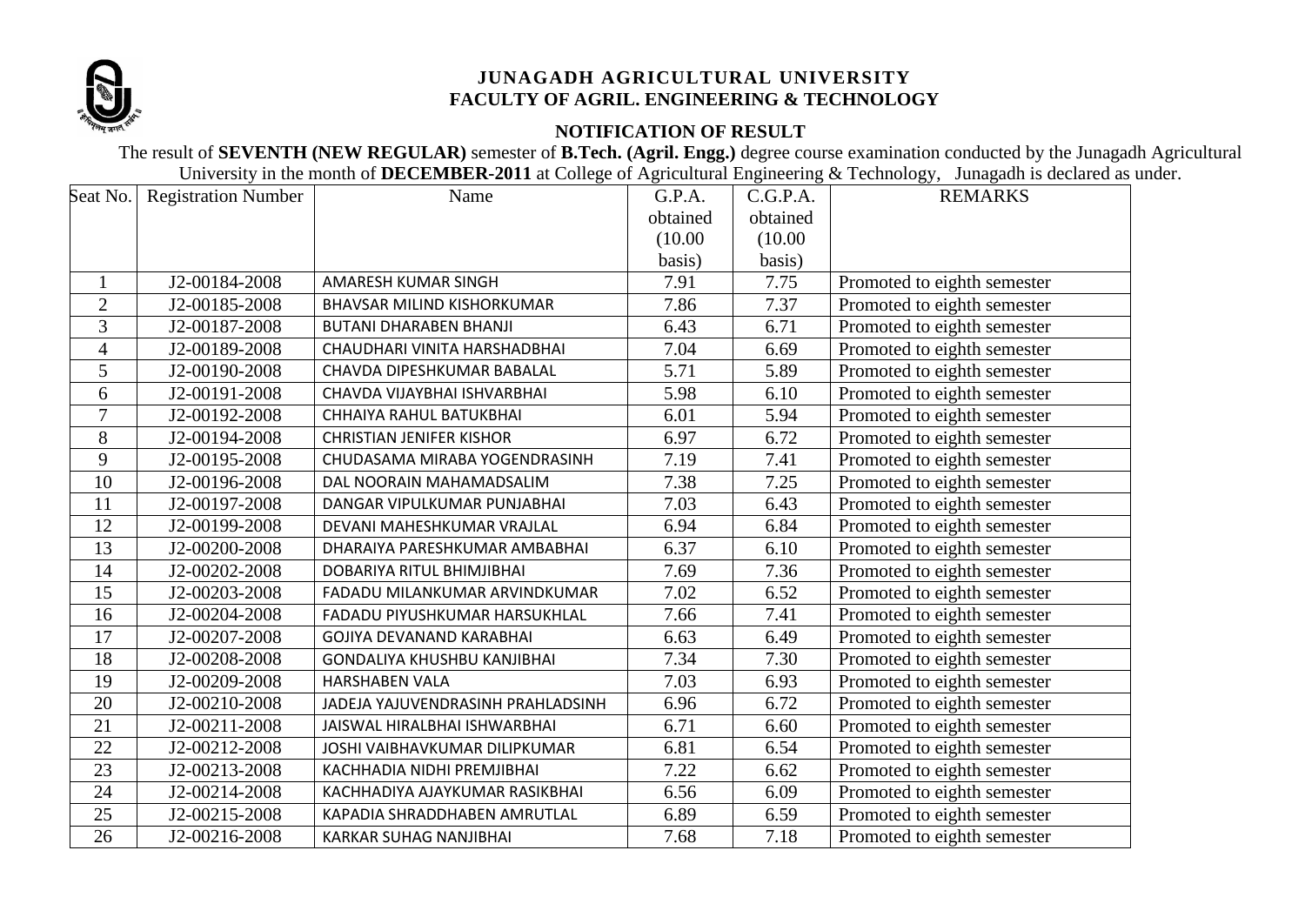| 27 | J2-00221-2008 | MIRZA SAMIRAHMED IQBALAHMED      | 7.89 | 7.90 | Promoted to eighth semester |
|----|---------------|----------------------------------|------|------|-----------------------------|
| 28 | J2-00222-2008 | MODHVADIYA NITESH KARSHAN        | 7.60 | 7.38 | Promoted to eighth semester |
| 29 | J2-00223-2008 | MORADIYA PIYUSH BHIKHALAL        | 7.26 | 7.40 | Promoted to eighth semester |
| 30 | J2-00224-2008 | MORADIYA RAHUL MANJIBHAI         | 6.74 | 6.69 | Promoted to eighth semester |
| 31 | J2-00225-2008 | NRNV GOWRIPATHI RAO              | 7.38 | 7.26 | Promoted to eighth semester |
| 32 | J2-00227-2008 | NAVEEN KUMAR GOYAL               | 6.76 | 7.22 | Promoted to eighth semester |
| 33 | J2-00228-2008 | PANDYA JAIMIN DINESHKUMAR        | 7.51 | 7.26 | Promoted to eighth semester |
| 34 | J2-00230-2008 | PATEL JIGNESHKUMAR KHEMABHAI     | 7.35 | 6.59 | Promoted to eighth semester |
| 35 | J2-00231-2008 | PATEL VEDANT CHIRAYUSH           | 6.90 | 6.57 | Promoted to eighth semester |
| 36 | J2-00234-2008 | PIPALIYA PINAL SURESHBHAI        | 7.16 | 7.02 | Promoted to eighth semester |
| 37 | J2-00236-2008 | RANGAPARA DINESHKUMAR JIVRAJBHAI | 7.33 | 7.57 | Promoted to eighth semester |
| 38 | J2-00237-2008 | RAULAJI HARDIKKUMAR KISHANSINH   | 7.29 | 6.74 | Promoted to eighth semester |
| 39 | J2-00239-2008 | ROKAD HARDIK KALUBHAI            | 7.72 | 7.28 | Promoted to eighth semester |
| 40 | J2-00242-2008 | SAVALIYA AKASHBHAI GHANSHYAMBHAI | 7.16 | 7.36 | Promoted to eighth semester |
| 41 | J2-00244-2008 | SOLANKI JAYKUMAR DINESHBHAI      | 6.44 | 5.96 | Promoted to eighth semester |
| 42 | J2-00247-2008 | THAKAR LOCHANKUMAR RAVINDRABHAI  | 7.79 | 7.65 | Promoted to eighth semester |
| 43 | J2-00248-2008 | THESIYA JAYDEEPKUMAR JAYLAL      | 6.50 | 6.16 | Promoted to eighth semester |
| 44 | J2-00250-2008 | VADHER PUJABEN KANTILAL          | 5.79 | 5.97 | Promoted to eighth semester |
| 45 | J2-00251-2008 | VANZA VANITABEN BALUBHAI         | 7.10 | 7.25 | Promoted to eighth semester |
| 46 | J2-00253-2008 | VYAS KHYATIBEN NARENDRAKUMAR     | 6.93 | 7.22 | Promoted to eighth semester |
| 47 | J2-00193-2008 | CHHOTALA VIPULKUMAR JODHABHAI    | 7.23 | 6.67 | Promoted to eighth semester |
| 48 | J2-00198-2008 | DELVADIYA JIGARKUMAR SURESHBHAI  | 6.72 | 6.20 | Promoted to eighth semester |
| 49 | J2-00218-2008 | KHUNT KEYURKUMAR NARENDRABHAI    | 6.41 | 6.20 | Promoted to eighth semester |
| 50 | J2-00220-2008 | MAKWANA JAYDIPKUAMR JENTIBHAI    | 7.00 | 6.60 | Promoted to eighth semester |
| 51 | J2-00240-2008 | SAMNANI ZOHARALI ZULFIKARBHAI    | 6.19 | 5.84 | Promoted to eighth semester |
| 52 | J2-00249-2008 | UMRETIYA KOMALBEN RAJNIKANTBHAI  | 5.67 | 5.74 | Promoted to eighth semester |
| 53 | J2-00205-2008 | <b>FADADU RAJ KANTILAL</b>       | 5.79 | 5.72 | Promoted to eighth semester |

No. JAU / REG / EXAM / T-3 /1854-56 /2012 **REGISTRAR** Date : 17/02/2012.

- 1. The Principal, College of Agril. Engg. & Tech., JAU, Junagadh (5 copies).
- 2. The Director of Students' Welfare, JAU, Junagadh.
- 3. Table- 4 of this branch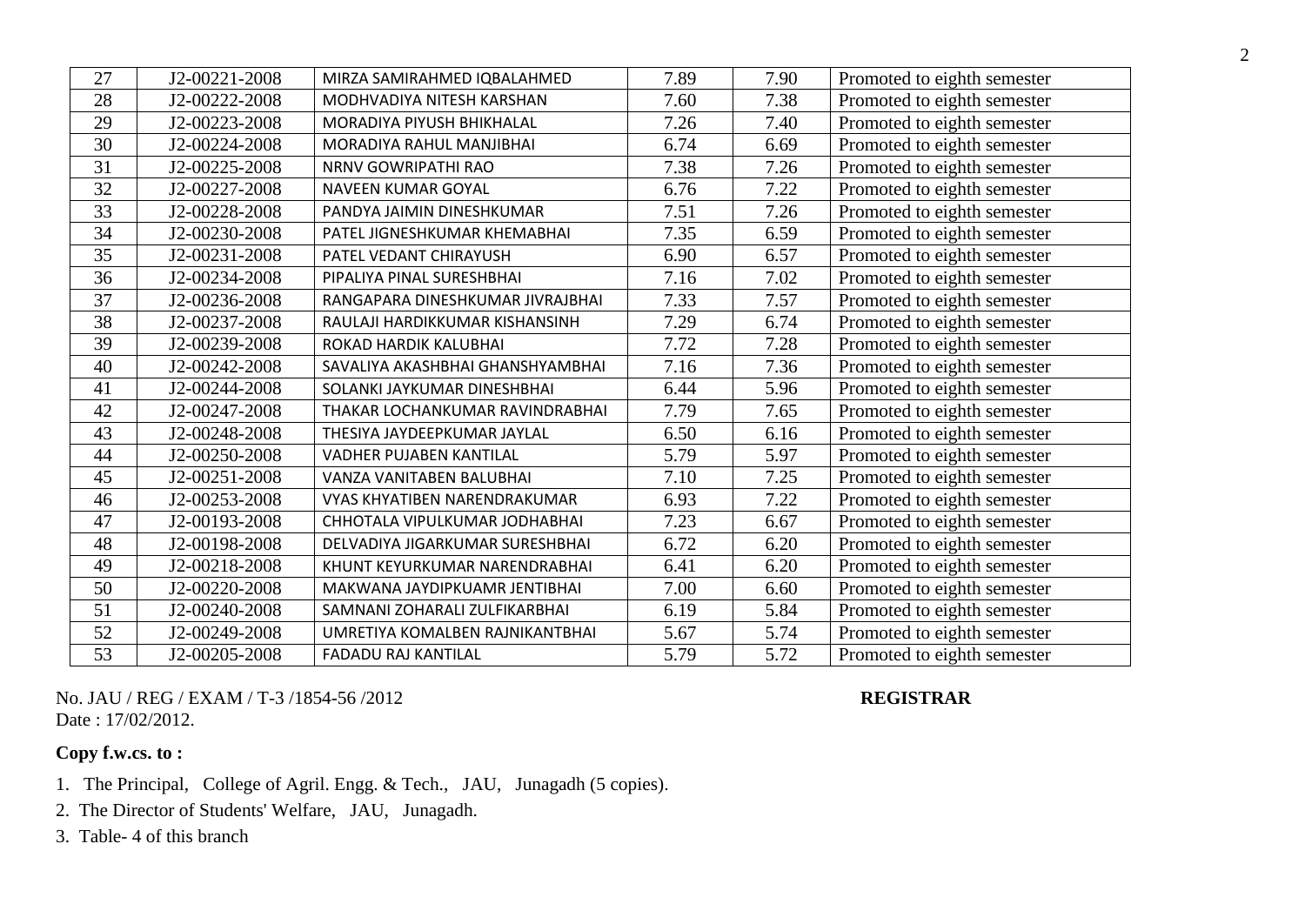

## **NOTIFICATION OF RESULTS**

The result of **FOURTH (OLD SUPPLE)** semester of **B.Tech. (Agril. Engg.)** degree course examination conducted by the Junagadh Agricultural University in the month of **DECEMBER-2011** at College of Agricultural Engineering & Technology, Junagadh is declared as under.

| Seat No. Registration Number | Name                     | G.P.A.          | C.G.P.A.         | <b>REMARKS</b>             |
|------------------------------|--------------------------|-----------------|------------------|----------------------------|
|                              |                          | obtained (10.00 | obtained (10.00) |                            |
|                              |                          | basis)          | basis)           |                            |
| J2-00132-2007                | CHAVDA KRUNAL PRAVINBHAI | 5.60            | 5.34             | Promoted to sixth semester |
|                              |                          |                 |                  |                            |

The result of **FIFTH (OLD REGULAR)** semester of **B.Tech. (Agril. Engg.)** degree course examination conducted by the Junagadh Agricultural University in the month of **DECEMBER-2011** at College of Agricultural Engineering & Technology, Junagadh is declared as under.

| Seat No.   Registration Number | Name                     | G.P.A.                  | C.G.P.A.        | <b>REMARKS</b>             |
|--------------------------------|--------------------------|-------------------------|-----------------|----------------------------|
|                                |                          | obtained                | obtained (10.00 |                            |
|                                |                          | $(10.00 \text{ basis})$ | basis)          |                            |
| J2-00132-2007                  | CHAVDA KRUNAL PRAVINBHAI | 5.19                    | 5.31            | Promoted to sixth semester |
| J2-00144-2007                  | KADACHHA RAJESH RAMABHAI | 6.16                    | 6.17            | Promoted to sixth semester |
| J2-00151-2007                  | MAKAVANA VIJAYKUMAR      | 6.89                    | 6.45            | Promoted to sixth semester |
|                                | AMRUTLAL                 |                         |                 |                            |

Result of **SIXTH (OLD SUPPLE)** semester of **B.Tech. (Agril. Engg.)** degree course examination conducted by the Junagadh Agricultural University in the month of **DECEMBER-2011** at College of Agricultural Engineering & Technology, Junagadh is declared as under.

| Seat No. | Registration<br>Number | Name                        | G.P.A.<br>obtained<br>(10.00)<br>basis) | C.G.P.A.<br>obtained (10.00 basis) | <b>REMARKS</b>              |
|----------|------------------------|-----------------------------|-----------------------------------------|------------------------------------|-----------------------------|
|          | J2-00087-2006          | <b>BUSA JOLIT VINODBHAI</b> | 5.23                                    | 5.54                               | Promoted to eighth semester |

No. JAU / REG / EXAM / T-3 /1857-59/2012 **REGISTRAR** Date: 17/02/2012.

- 1. The Principal, College of Agril. Engg. & Tech., JAU, Junagadh (5 copies).
- 2. The Director of Students' Welfare, JAU, Junagadh.
- 3. Table- 4 of this branch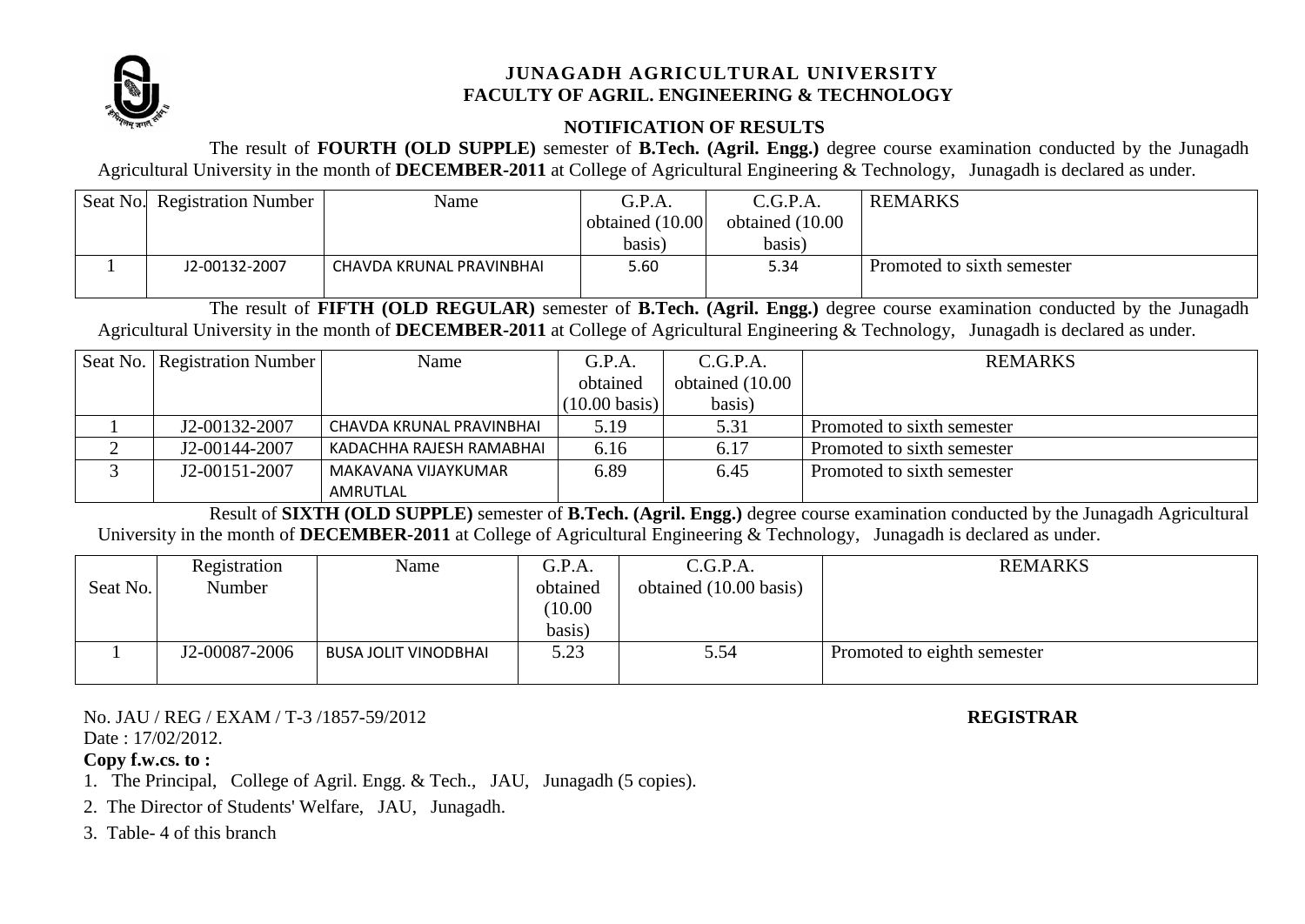

## **RESULT NOTIFICATION**

The result of **SEVENTH (OLD REGULAR)** semester of **B.Tech. (Agril. Engg.)** degree course examination conducted by the Junagadh Agricultural University in the month of **DECEMBER-2011** at College of Agricultural Engineering & Technology, Junagadh is declared as under.

| Seat           | Registration  | Name                        | G.P.A.          | C.G.P.A.        | <b>REMARKS</b>                                          |
|----------------|---------------|-----------------------------|-----------------|-----------------|---------------------------------------------------------|
| No.            | Number        |                             | obtained (10.00 | obtained (10.00 |                                                         |
|                |               |                             | basis)          | basis)          |                                                         |
|                | J2-00130-2007 | <b>BHUPTA PARAG</b>         | 6.74            | 5.91            | Promoted to eighth semester                             |
|                |               | PRABHUDASBHAI               |                 |                 |                                                         |
| $\overline{2}$ | J2-00141-2007 | JADAV SACHIN DHIRAJLAL      | 7.40            | 6.40            | Promoted to eighth semester                             |
| 3              | J2-00152-2007 | MATHUKIA PARTH RATILAL      | 6.42            | 5.70            | Promoted to eighth semester                             |
| 4              | J2-00155-2007 | PAGHDAR NIRAJ KANTILAL      | 6.34            | 5.68            | Promoted to eighth semester                             |
| 5              | J2-00161-2007 | PRANAMI DHAVALKUMAR         | 7.05            | 6.11            | Promoted to eighth semester                             |
|                |               | LAVAJIBHAI                  |                 |                 |                                                         |
| 6              | J2-00169-2007 | SUREJA SACHIN CHANDULAL     | 7.16            | 6.40            | Promoted to eighth semester                             |
|                | J2-00173-2007 | VAGHELA KAJAL RAMESHBHAI    | 7.25            | 6.35            | Promoted to eighth semester                             |
| 8              | J2-00176-2007 | VAMJA SUMAN BHUDARBHAI      | 6.66            | 5.94            | Promoted to eighth semester                             |
| 9              | J2-00182-2007 | YADAV RAJKUMARSINH          | 7.35            | 7.04            | Promoted to eighth semester                             |
|                |               | SHIVPRASADSINH              |                 |                 |                                                         |
| 10             | J2-00087-2006 | <b>BUSA JOLIT VINODBHAI</b> | 5.86            | 5.59            | Promoted to eighth semester                             |
| 11             | J2-00092-2006 | DAVE KRUNAL PRANSHANKAR     | 5.71            | 5.66            | Promoted to eighth semester                             |
| 12             | J2-00113-2006 | PATEL RIKIN ROHITKUMAR      | 5.37            | 5.34            | Promoted to eighth semester with the condition to clear |
|                |               |                             |                 |                 | the course(s) FMP403 by second trial                    |
| 13             | J2-00055-2005 | KANERIA JATIN RAJUBHAI      | 6.15            | 5.65            | Promoted to eighth semester                             |

No. JAU / REG / EXAM / T-3 /1860-62/2012 **REGISTRAR** Date: 17/02/2012.

- 1. The Principal, College of Agril. Engg. & Tech., JAU, Junagadh (5 copies).
- 2. The Director of Students' Welfare, JAU, Junagadh.
- 3. Table- 4 of this branch